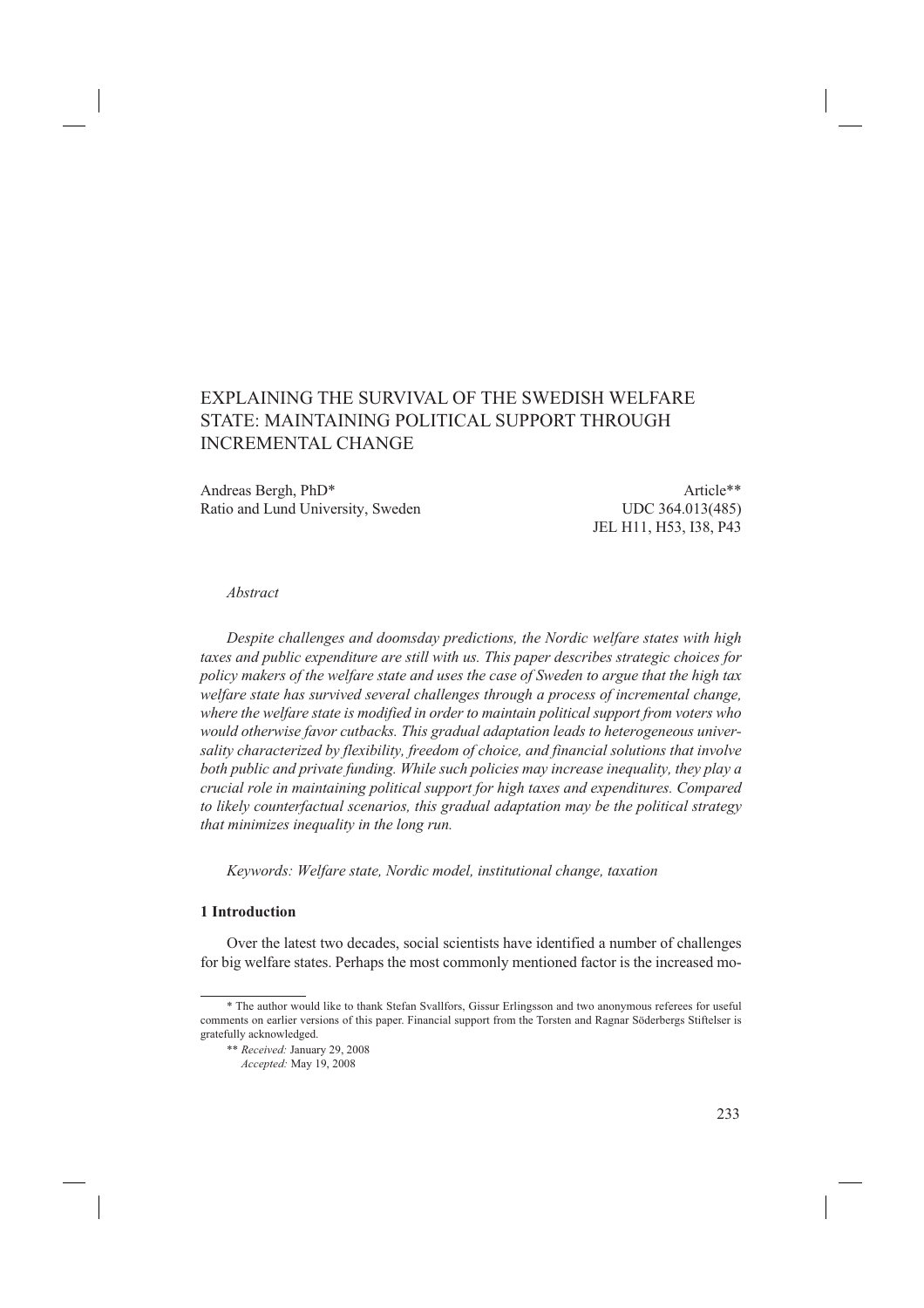bility of labor and capital, possibly leading to states competing for production factors by lowering both taxes and benefits in a race to the bottom. Recently, however, empirical research has discovered a remarkable resilience in the big welfare states. For example, figure 1 below shows total taxes as a share of GDP for the three countries with the highest and the lowest total taxes in the EU in 1995. What we see looks very little like a race to the bottom. If anything, this decade of economic integration may have produced some

small degree of convergence towards the EU-average: the average standard deviation was



4.6 for the years 1995-2000 and 4.3 for the years 2001-2005.



#### *Source: Eurostat*

The conclusion that the big welfare states did indeed survive the crisis of the 90s, appears in several detailed case studies as well, see for example Bergh (2004b), Castles (2004), Bergqvist and Lindbom (2003), Lindbom (2001), Timonen (2001), Kvist (1999) and Kautto (1999).<sup>1</sup> These findings stand in contrast to doomsday stories like Snower (1993), and to the once frequent demise of the Swedish welfare model in publications such as the *Wall Street Journal* and *The Economist*. 2 For this reason, we must ask if the doomsday predictions for big welfare states were wrong, exaggerated or if the welfare state has found ways to adapt to changing circumstances.

<sup>1</sup> Blomqvist (2004) however points out that many important changes in Sweden during the 90s were qualitative rather than quantitative, and as we shall see these qualitative changes have been crucial for understanding the quantitative persistence of high tax societies.

<sup>2</sup> See Lindert (2004) chapter 11 for a list of such articles.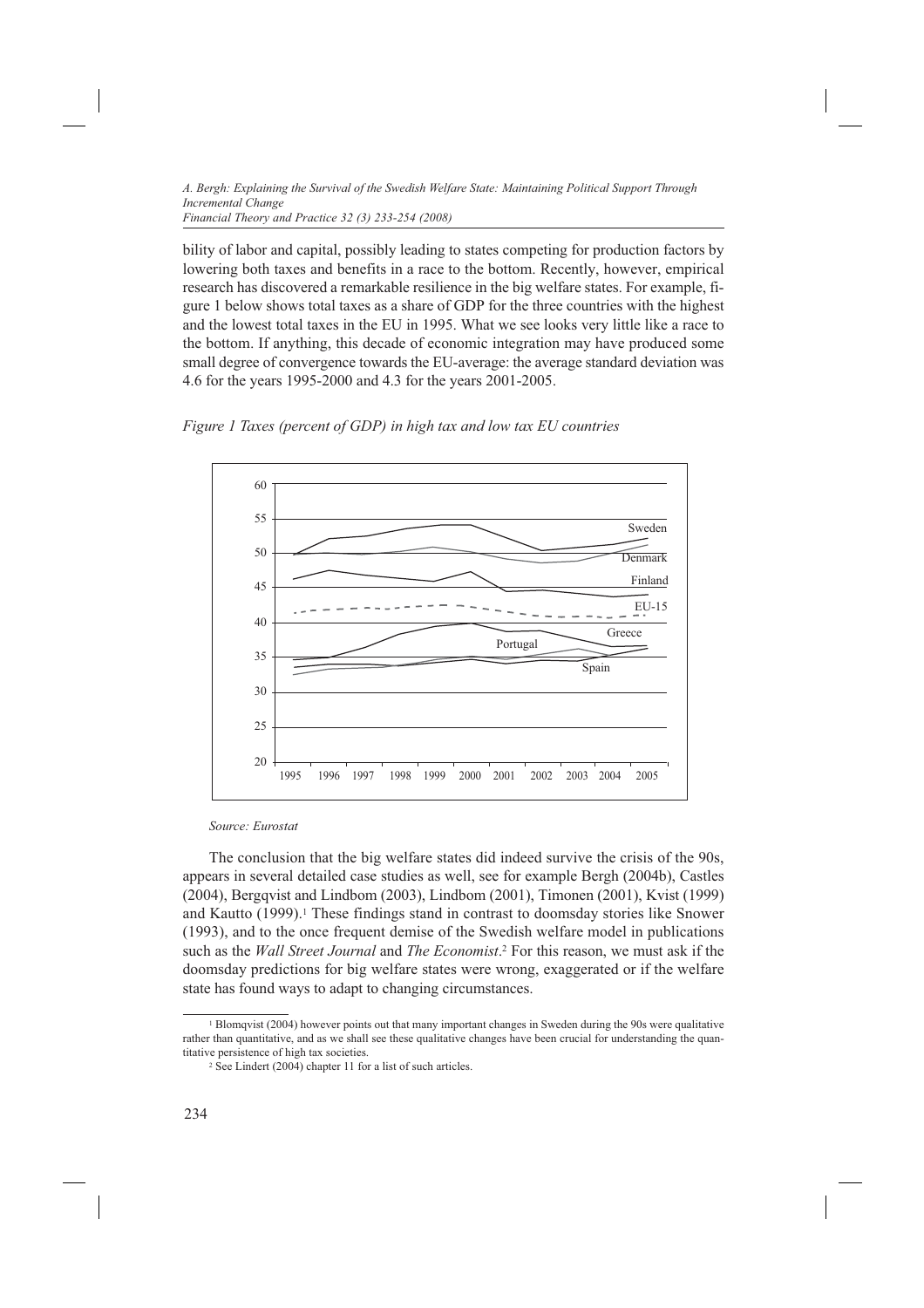The answer given in this paper, is that while there have been some exaggerations concerning the impact of globalization on the welfare state, the main reason for the persistence of high tax welfare states is that the strategy chosen by policy makers involves gradually adapting the welfare state to new circumstances. In the words of Streeck and Thelen (2005), we are dealing with *incremental change with transformative results*. This paper contributes to our understanding of welfare state resilience by showing that a simple economic assumption takes us very far in understanding the type and direction of these incremental changes: in order to survive in a democracy, the welfare state needs to be supported by a majority of the population. When external forces put the welfare state under pressure, policy makers have responded with measures that maintain welfare state support among voters who are otherwise likely to favor large cutbacks and lower taxes.

If the forces that drive welfare state change continue to be incremental rather than abrupt, the framework presented in this paper can actually be used to predict the type of changes that will take place in the Nordic welfare states the coming decades. The crucial assumption is that politicians respond to external forces by incrementally modifying current welfare state institutions in order to maintain political support. Empirical evidence, mainly from Sweden but also from the other Nordic welfare states, clearly indicates that this strategy has indeed already been seemingly successfully implemented. If the strategy is maintained, high tax welfare states will continue to exist in the future, but they will become more heterogeneous and flexible.

This paper proceeds as follows. In the next section, I discuss some challenges and changes that the Nordic welfare states must adapt to. In section three I present a simple framework for analyzing political support for welfare states and the strategic choices policy-makers are facing. In section four I describe the gradual adaptation process in practice using examples mainly from Sweden. Section five discusses the distributional consequences of this adaptation, and section six concludes.

#### **2 Four challenges for the welfare state**

Before analyzing how the welfare can adapt to changing circumstances, let us review what these changing circumstances are. The literature offers several accounts of challenges facing big welfare states. For example, Snower (1993) argues that universal welfare states will come under budgetary pressure and therefore welfare services should be redirected from the middle class to the poor. Further, and less drastic, examples can be found in Lindert (2004) and Steinmo (2003). Analyzing all potential future challenges for the welfare state is not possible. In this paper, I focus on the following four challenges:

- Increased mobility of tax bases makes it more difficult to collect the taxes needed to finance the welfare state.
- An ageing population means that people may need support from the welfare state for a longer period towards the end of their life.
- Increased efficiency of private insurance markets means that the market alternative to the welfare state will be more competitive.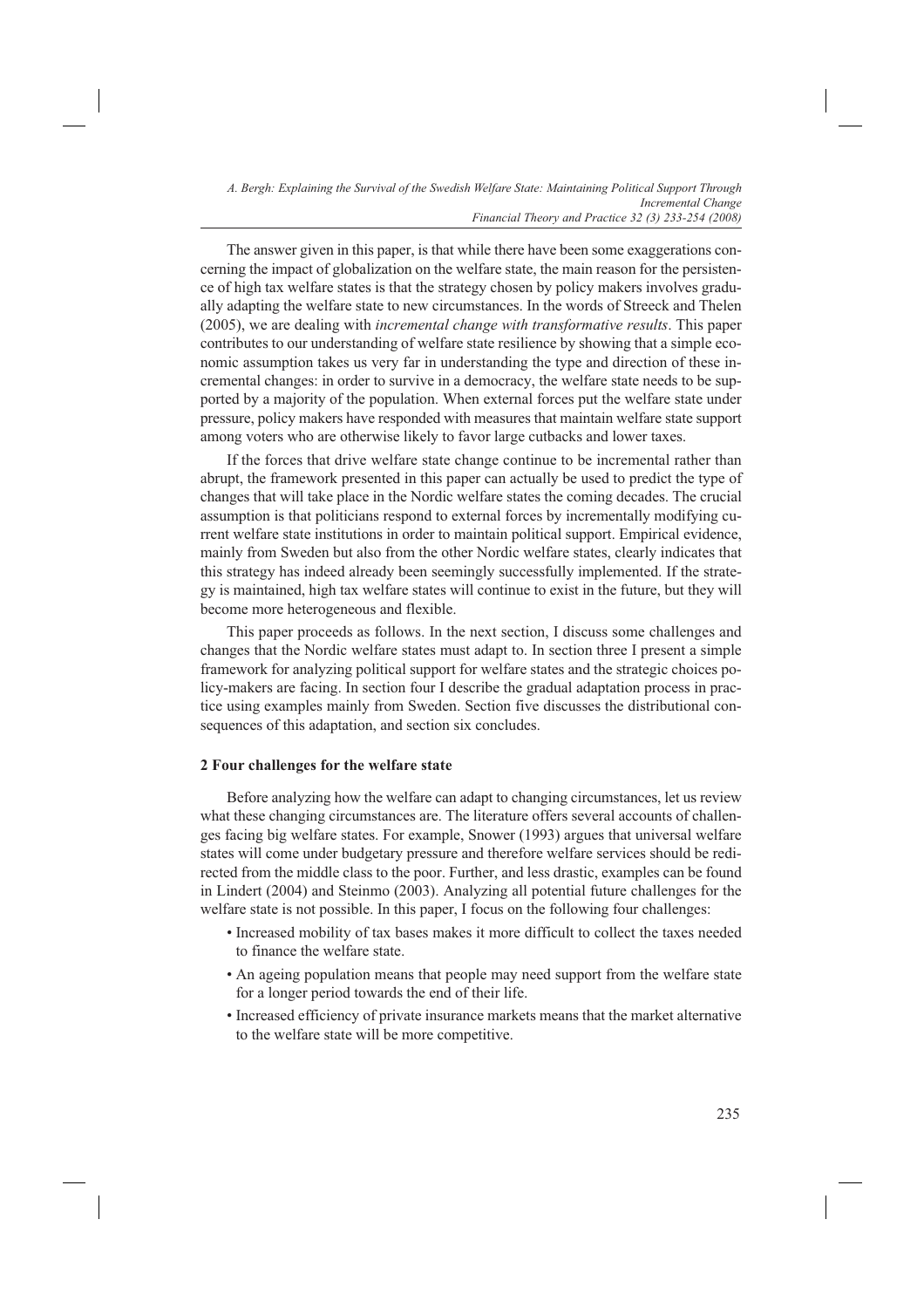• Technology-driven increased expectations from publicly financed private consump-

tion, especially in the health care sector, mean that citizens will demand more from the welfare state.

Granted, focusing on these four factors excludes many important challenges. For example, Lazar and Stoyko (1998) mention changed family structure, high fiscal deficits, incentive problems with generous benefits and changed political ideology. Still, the first two factors are probably the most frequently mentioned among the challenges for the welfare state, and the second two factors are included because they are likely to be important in the future. Let us now briefly discuss these four challenges. How severe are they?

Regarding the mobility of tax bases, capital is already more or less completely mobile between countries, whereas labor mobility in Europe is still very low. This is important, because labor mobility plays an important role in Sinn's (1997) theory of systems competition, which describes how countries compete for high-quality labor. In practice, labor mobility is not high enough to induce a race to the bottom as described by Sinn (2004), but there are signs that mobility is increasing. Pedersen et al. (2003) report that there was a marked increase in emigration from Sweden during the 90s, especially among the highly educated.

The ageing population is another challenge for the welfare state. The old-age dependency ratio in the EU (defined as the population aged 65 and above relative to the population aged 15 to 64) is projected to double between 2000 and 2040 (Disney, 2003). This development seems drastic indeed, and it has led to a debate in which the most extreme position is that the welfare state will collapse under the demographic pressure.

Increasing longevity does not necessarily mean that people need to be supported from the welfare state for a bigger part of the lifecycle. There are competing hypotheses regarding the so-called healthy life expectancy. The theory by Fries (1980) of compressed morbidity is the most optimistic, whereas Gruenberg (1977) suggests a more pessimistic scenario of morbidity expansion. Most likely, there are mechanisms working in both directions. For example, Karlsson et al. (2005) report that healthy life expectancy in the UK increased by around 1.5 years between 1981 and 2001, whereas overall life expectancy increased by 2.1 years for women and 3 years for men.

The increased efficiency of private insurance markets affects the political support for social insurance schemes. Hindriks and De Donder (2003) show that if private insurance companies can observe individual risks, and thus are able to avoid the adverse selection problem, the political support for social insurance will decrease. While it is less realistic to assume that private insurance firms can freely access individual risk information, it can be shown that the lower the cost of obtaining such information, the lower is the political sustainability of social insurance (see Bergh 2003; 2004). The increased efficiency of private insurance markets means that the market alternative to social insurance will become more attractive for those who know that their risk of becoming sick, disabled or experiencing a work related injury is less than the average risk.

Finally, the rapid development of modern medical technology means that it will be difficult publicly to provide health care at a quality level sufficient for everybody. In a recent Swedish survey, Rosén and Karlberg (2002) found that 59% of citizens and only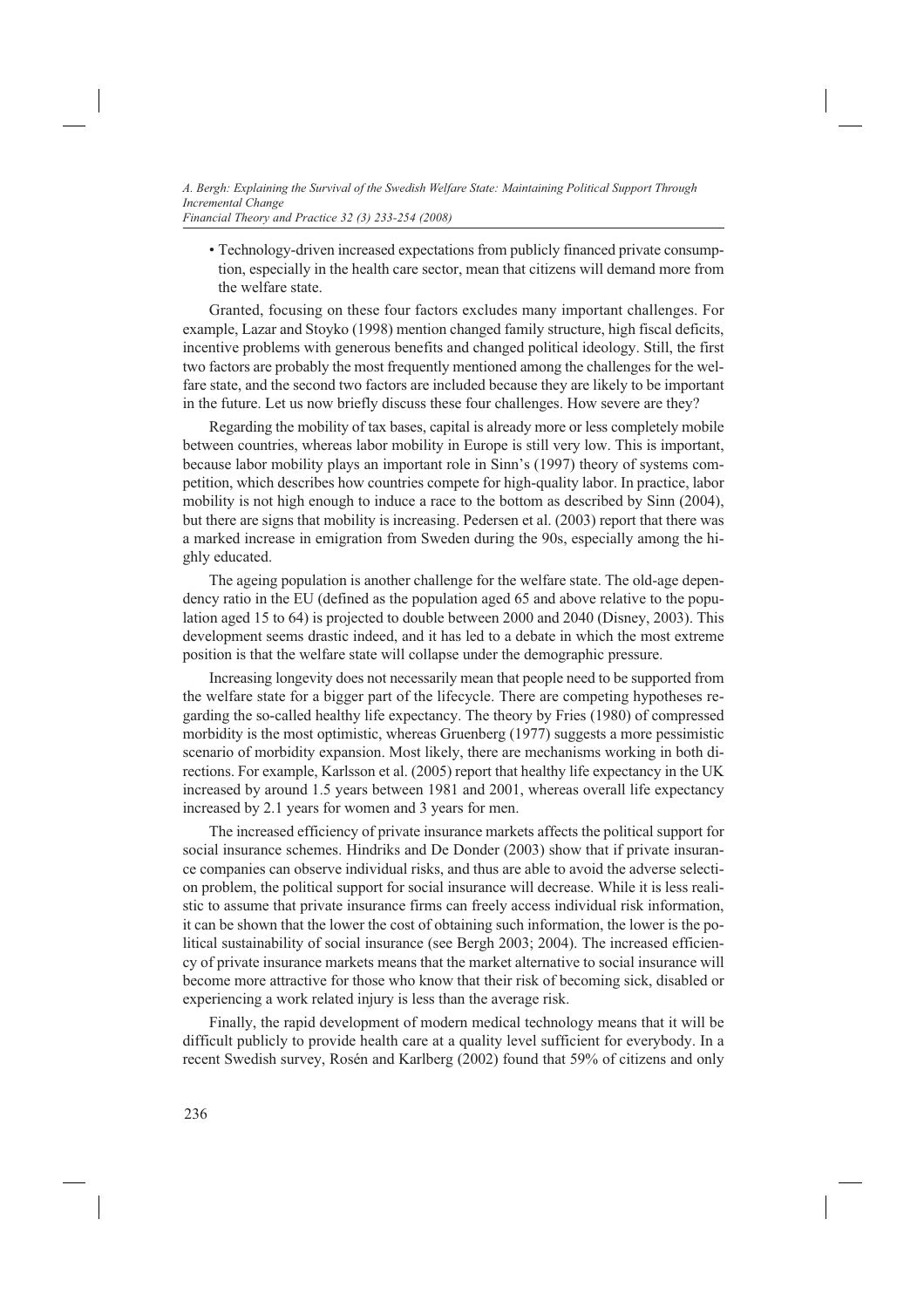12% of physicians agreed fully with the statement that the public health services should always offer the best possible care, irrespectively of cost.3 Increased expectations are caused not only by improved technology but also by increasing incomes. According to Fogel (1999), the long run income elasticity for health care services is 1.6. Thus, as we grow richer, we want to spend a bigger part of our budget on health care. For this reason, the universal level provided by the welfare state will be perceived as insufficient for an increasing number of high income earners.

Summing up, the four challenges do not pose a sudden and disastrous threat to the welfare state – they have been developing for some time now. However, they cannot be expelled as myths, and it seems likely that they will continue to grow stronger in the future.

#### **3 Modeling welfare state support**

Understanding welfare state support is a complex issue. Three possible explanations are self-interest, reciprocal support and altruism. The self-interest approach can be traced back to at least Meltzer and Richard (1978), who note that those who are net-gainers from welfare state redistribution are likely to vote in favor of the welfare state. While the selfinterested approach is analytically convenient, the issue is much more complex than merely calculating if a person is a net-gainer or a net-receiver in monetary terms.

At the opposite explanatory extreme, we find altruistic support, where even net-payers to the welfare state vote in favor because they are altruistic towards those who gain from redistribution. Little is known for sure about the origin and nature of human altruism.4

It is fair to say, however, that reciprocal welfare state support is the most accepted explanation today – see for example Bowles and Gintis (2000) and Mau (2004). According to this hypothesis, people are willing to contribute to the welfare state – provided that there is a relation between efforts and rewards that is perceived to be just. The willingness to contribute is contingent on the assumption that there will be adequate future returns (Mau, 2004). One way of putting it is to state that people willingly support the welfare state, provided that others do so as well. People do not wish to be contributing but never receiving anything in return, and in this sense reciprocal welfare state support is not fundamentally different from self-interested welfare state support.

Supporting both the self-interested and the reciprocal explanations, there is substantial empirical evidence that big welfare states survive because they are beneficial for the broad middleclass – see for example Goodin and Le Grand (1987), Rothstein (1998) and Korpi and Palme (1998). Furthermore, there is also evidence that the historical expansion of the welfare state can largely be explained by political factors based on voters' selfinterest (see Lindert, 2004).

For these reasons, the analysis in this paper will rely on a more sophisticated version of the simple self-interest model in combination with reciprocity. Figure 2 below shows a

<sup>&</sup>lt;sup>3</sup> Similar "expensive expectations" may exist in other publicly financed areas, such as schooling.

<sup>4</sup> This is, however, currently a very lively research field, see for example Fehr and Fischbacher (2003) and Ostrom and Walker (2003).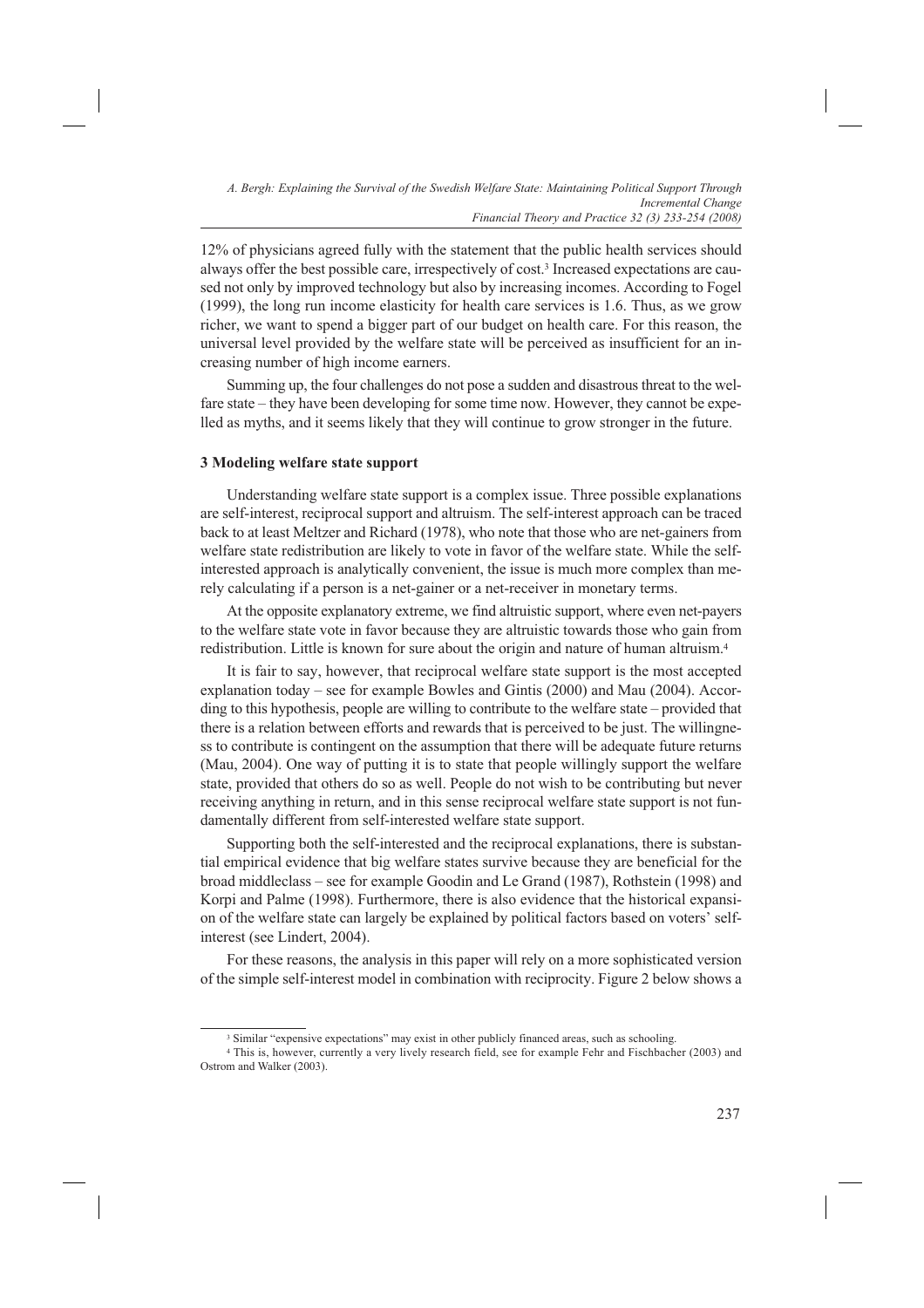*Financial Theory and Practice 32 (3) 233-254 (2008)*

simplified model of a universal welfare state suggested among others by Rothstein (1998).<sup>5</sup> The idea is that approximately proportional taxes are used to finance benefits (both cash and in-kind), and that people are eligible for these benefits regardless of their income. With some extensions, this model will be used to analyze how welfare state support is affected by the four challenges mentioned in the previous section.

Because the welfare state redistributes both among individuals and over the life cycle of each individual, Figure 2 must be viewed in a lifetime perspective. Over the life cycle, ex post, some people will end up as net-payers and others as net-gainers. But ex-ante, this cannot be known! For this reason, there is an insurance motive for redistribution that must be taken into account. If people are risk-averse and worry about future income losses, even some who eventually end up as net-payers will support the welfare state, because of the safety it provides.

*Figure 2 A simplified model of the universal welfare state*



*Source: Author*

In addition to the insurance motive for redistribution, a model for welfare state support should also consider the perceived counterfactual scenario, the in-kind effect and the level effect – explained in the following.

Peoples' support for the welfare state depends on what they perceive to be the relevant counterfactual scenario. More important than being a net-gainer or a net-payer is whether people perceive that they are better off under current welfare state institutions than they would be under the most likely alternative scenario, probably a combination of market and family based solutions. For example, people who are net payers to social insurance sys-

<sup>5</sup> The universal welfare state is perhaps more well-known as the social democratic welfare state in the framework of Esping-Andersen (1990).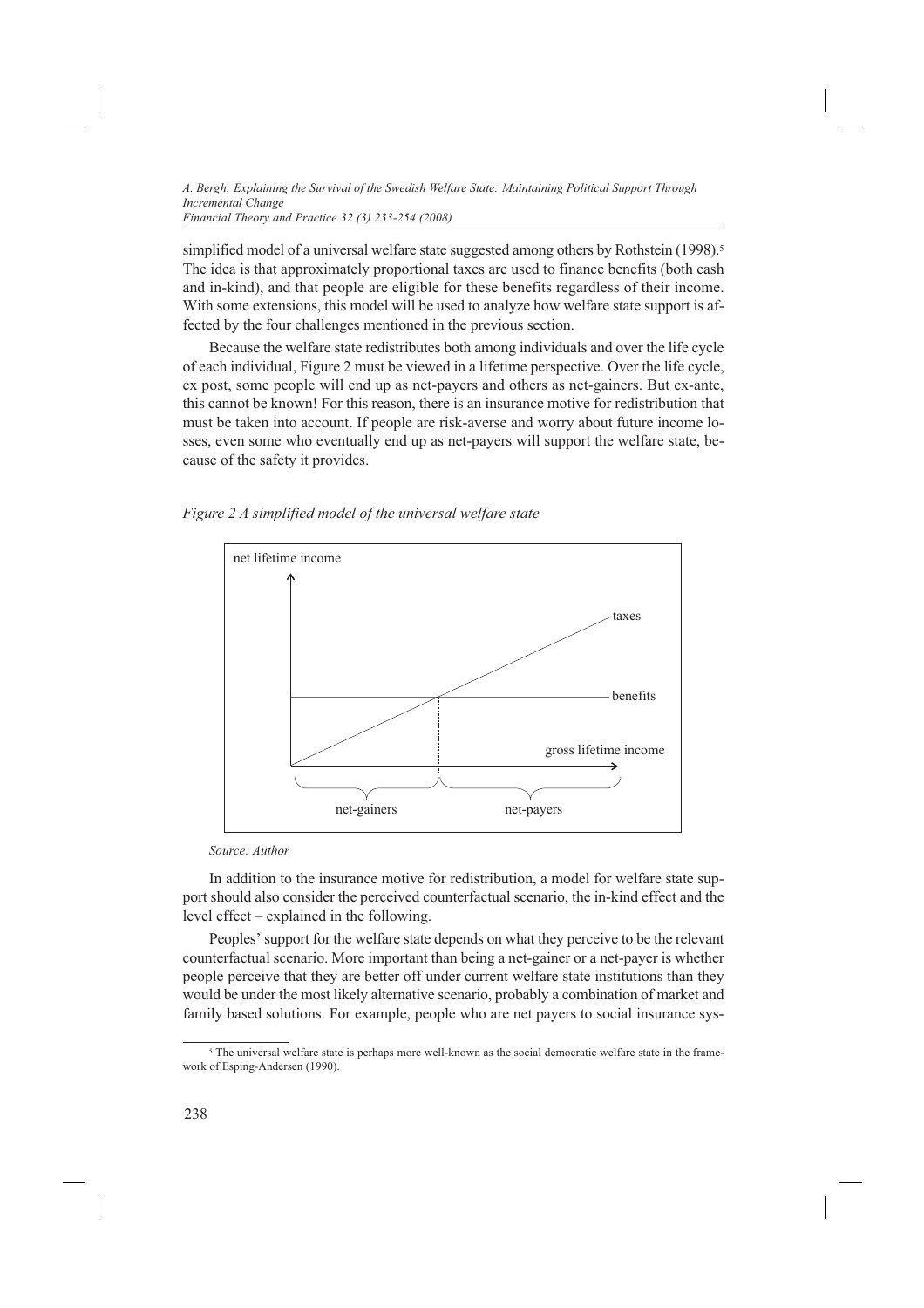tems may well be better off under social insurance compared to market solutions, if market insurance to some degree is characterized by imperfect competition or adverse selection problems – see for example Sinn (1995), Casamatta, Cremer and Pestieau (2000) and Hindriks and De Donder (2003). But if the alternative to the welfare state is improved for some groups, the welfare state support in these groups will be undermined because they now feel that they would be better off under alternative arrangements.

The in-kind effect refers to the fact that receiving public consumption worth a certain amount is not equivalent to receiving the same amount in cash. For this reason, some groups may feel that the services they are entitled to are not what they would have chosen to consume had they been given cash transfers instead. When the difference between citizen's preferences and what the welfare state provides is bigger, the less likely is the citizen to support the welfare state.6

Finally, the level effect is closely related to the in-kind effect: Assuming that the services provided by the welfare state are exactly what citizens would buy anyway, there may still be a negative effect on welfare state support if the level spent is lower than the desired spending level. For example, in the absence of a welfare state, both low and high-income earners would likely spend some money on primary education. But low-income earners would spend less and high-income earners more than the equal amount provided by the welfare state. Thus, high-income earners may feel that the consumption level provided by the welfare state is insufficient, with negative consequences for welfare state support.

## *3.1 Political strategies: status quo, system shift or gradual adaptation?*

The challenges to the welfare state mean that policy makers are faced with a strategic choice. Two extreme strategies can immediately be identified. One is to do nothing in order to maintain the status quo. The other is fundamentally to restructure the welfare state, a system shift. Between these extremes we find various types of incremental change, including a gradual adaptation of the welfare state to new circumstances. These strategies are described in Table 1.

Obviously, the distinction between gradual adaptation and a system shift is a matter of degree rather than one of kind, as pointed out by Hinrichs and Kangas (2003). Nevertheless, the incremental change of gradual adaptation can potentially explain the absence of a system shift in the Nordic welfare states. Small, strategic changes in tax- and benefit systems alter the welfare state in response to changes in its environment, so that voters who would otherwise favor radical changes with substantial cut-backs continue to support the welfare state.

The system shift is unlikely to be successful: we know from the literature on institutional change in welfare states that such radical changes typically only occur under extraordinary circumstances in an abrupt process of change.7

<sup>6</sup> Theoretically, the in-kind effect on political support could be positive. For example, if people know that they have myopic preferences and are unable to save privately for their ageing despite wanting to do so, the welfare state may serve as a desired commitment device. 7 See for example Streeck and Thelen (2005), Pierson (2001) and Stephens, Huber and Ray (1999).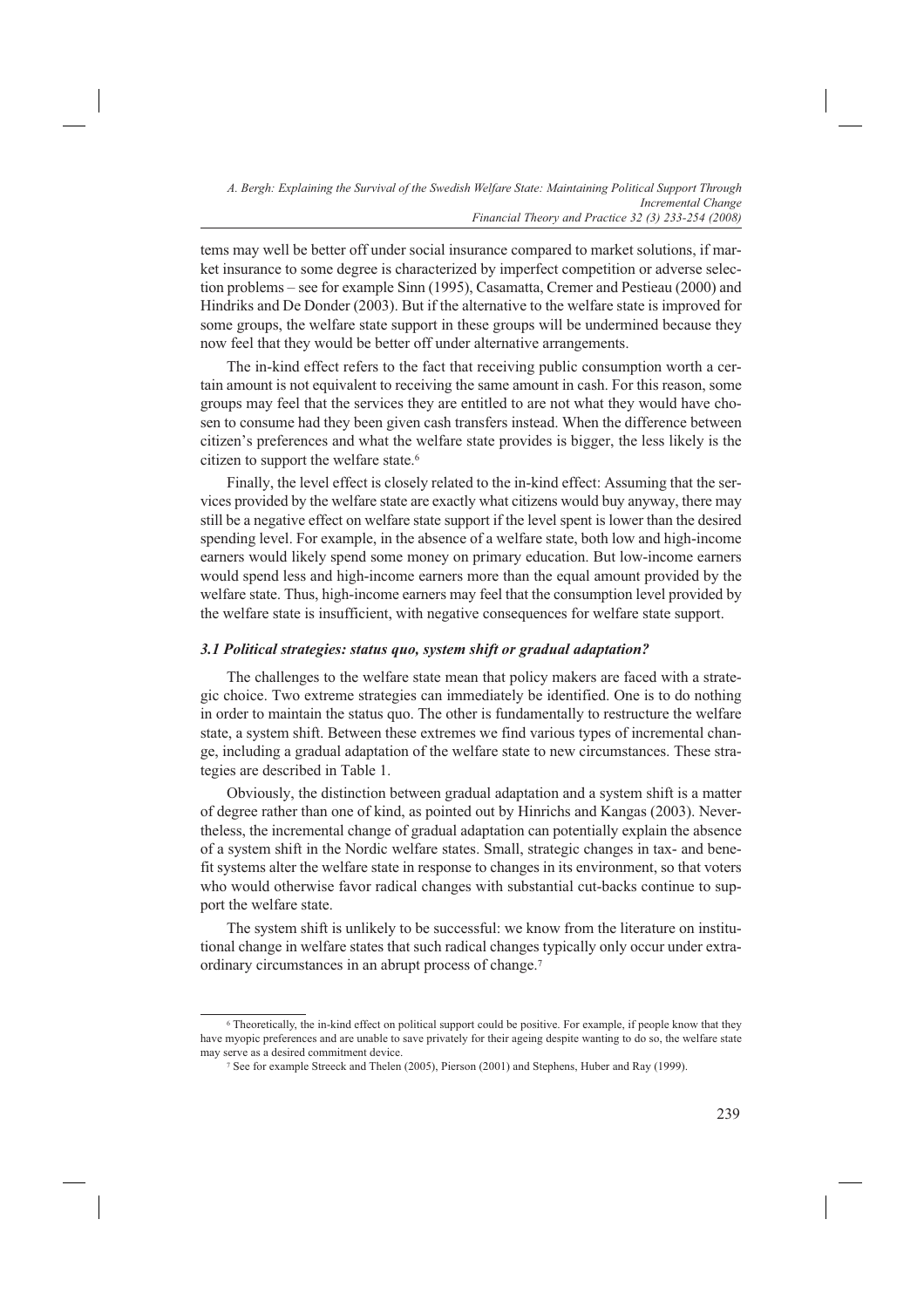*Table 1 How the policy makers of the welfare state can respond to changing circumstances – three strategies.*

| <b>Political strategy</b> | <b>Description</b>                                                                                                                                                                                                  |
|---------------------------|---------------------------------------------------------------------------------------------------------------------------------------------------------------------------------------------------------------------|
| Maintain status quo       | Ignore challenges and changing circumstances. Aim to keep tra-<br>ditional welfare state institutions intact.                                                                                                       |
| System shift              | Use changing circumstances and challenges as arguments for<br>a fundamental restructuring of the welfare state, such as abo-<br>lishing universality in favor of a basic or a targeted welfare sy-<br>stem.         |
| Gradual adaptation        | Modify the welfare state in response to changing circumstan-<br>ces, resulting in maintained welfare state support while avo-<br>iding self-interest turning supporters into voters that demand<br>large cut-backs. |

*Source: Author*

The political strategy of the status quo will appear the most egalitarian and most convenient in the short run. However, if external forces continue to grow stronger, this strategy may jeopardize political support for the welfare state in the long run. There are a number of case studies in the literature suggesting that countries trying to preserve the status quo for too long may run into problems, which subsequently lead to big institutional changes (see for example Lo Vuolo (1997) on the case of Argentina, and McClintock (1998) on the case of New Zealand).

The Nordic welfare states have clearly chosen the strategy of gradual adaptation. In the next section, I describe in more detail the way that several incremental changes have contributed to maintaining political support in Sweden and the other Nordic welfare states.

# **4 Maintaining political support for big welfare states through gradual adaptation**

In short, the gradual adaptation of the Nordic welfare state has involved the following policy measures:

- changes in the tax structure
- · increased work incentives
- · accepting private topping up of public benefits.
- use of vouchers to combine freedom of choice, private provision and public funding.

This section provides empirical examples and describes how these measures affect welfare state support. While there are of course some parts of the welfare state where little has happened, the examples listed below concern the biggest transfer (the pensions system), publicly financed consumption and the tax-system, demonstrating that the changes taking place are more than marginal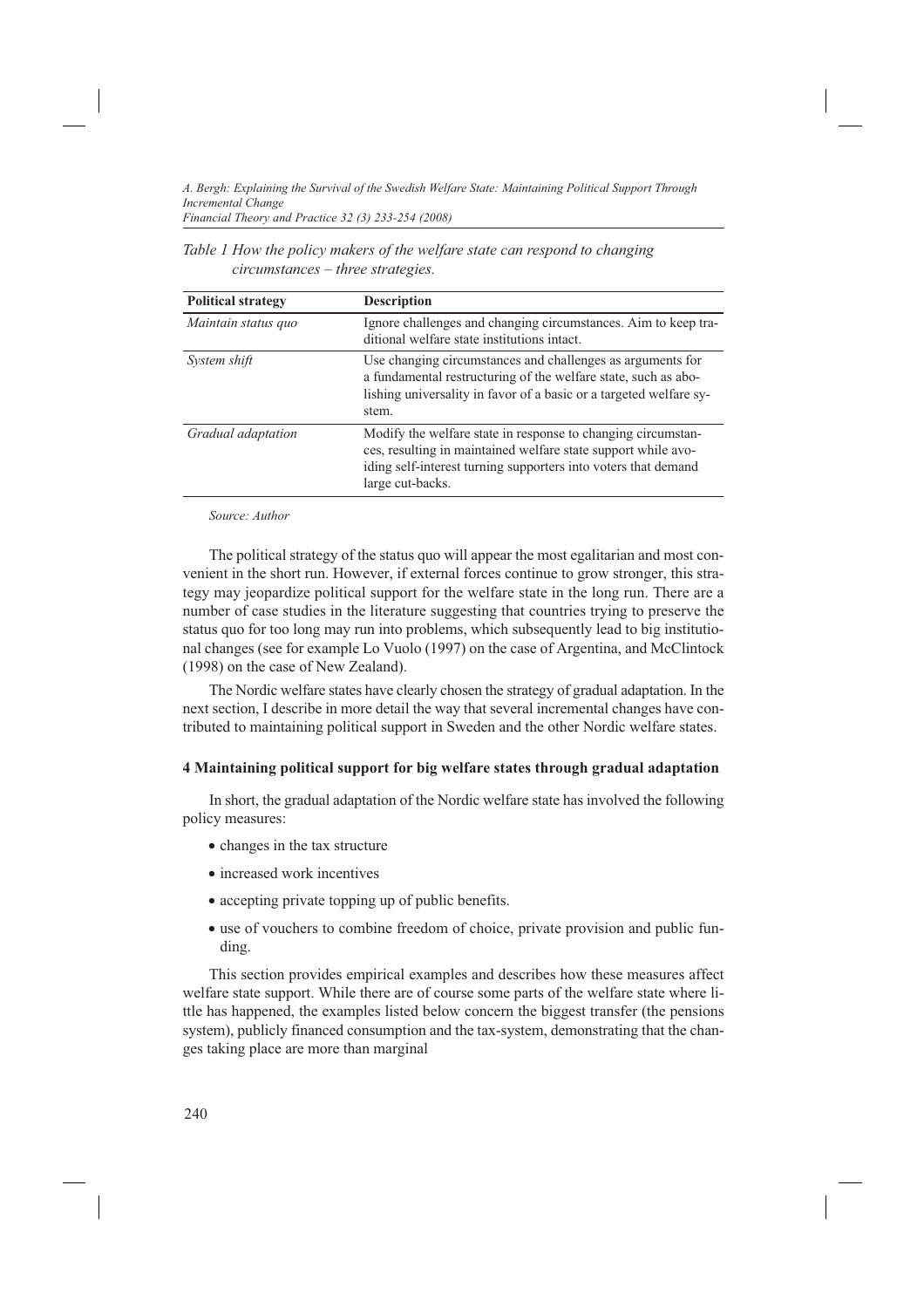#### *4.1 Changing tax-structure*

Big welfare states can tackle the problems caused by increased tax-mobility in different ways:

- accept lower revenue and run deficits.
- accept lower revenue and decrease expenditure.
- counteract increased mobility by offering compensating benefits to the production factors that would otherwise move.
- compensate the tax loss by increasing taxes on less mobile production factors.

Obviously, the first option is not economically feasible in the long run. As already noted, the second option is problematic for political reasons. This leaves options 3 and 4, both of which call for changes in the tax system. This is exactly how the Nordic welfare states have adapted so far.

To maintain high tax revenue when some tax bases are becoming more mobile, a bigger share of taxes must be shifted to relatively less mobile factors. Boadway (2005) argues that the system that best combines the objectives of a good tax system in an internationally competitive environment is the dual income tax system used in the Nordic countries where capital is taxed at a low, flat-rate and non-capital income is taxed progressively. Lindert (2004) points out that the Swedish tax level is substantially higher than for example US-taxes on all areas except capital taxes.

This argument can be taken further: When it comes to labor taxation, the Nordic welfare states have higher average taxes, but compared to the US and the UK, they collect a relatively bigger share of taxes from low and middle-income earners, and a smaller relative share from high-income earners – see Table 2.

|                      | Low $(30\%)$ | <b>Mid</b> $(40\%)$ | <b>High</b> $(30\%)$ |
|----------------------|--------------|---------------------|----------------------|
| <b>United States</b> |              | 28                  | 65                   |
| United Kingdom       | n            | 32                  | 62                   |
| Finland              | 10           | 33                  | 57                   |
| Norway               | 10           | 36                  | 54                   |
| Sweden               | 11           | 36                  | 53                   |
| Denmark              | 14           | 37                  | 49                   |

*Table 2 Proportion of taxes paid by the lowest (30%), the middle (40 %) and the highest (30%) of the population (based on final disposable adjusted income).*

*Source: Förster (2000)*

Recently, welfare states have adapted by abandoning highly progressive tax schedules, but they have not lowered the level of total taxes. In the early 1990s, both Sweden and Norway conducted reforms that reduced tax-distortions by lowering the statutory tax rates and broadening the tax bases – see for example Agell, Englund, and Södersten (1996) and Aarbu and Thoresen (1997). Lazar and Stoyko (1998) show that the number of tax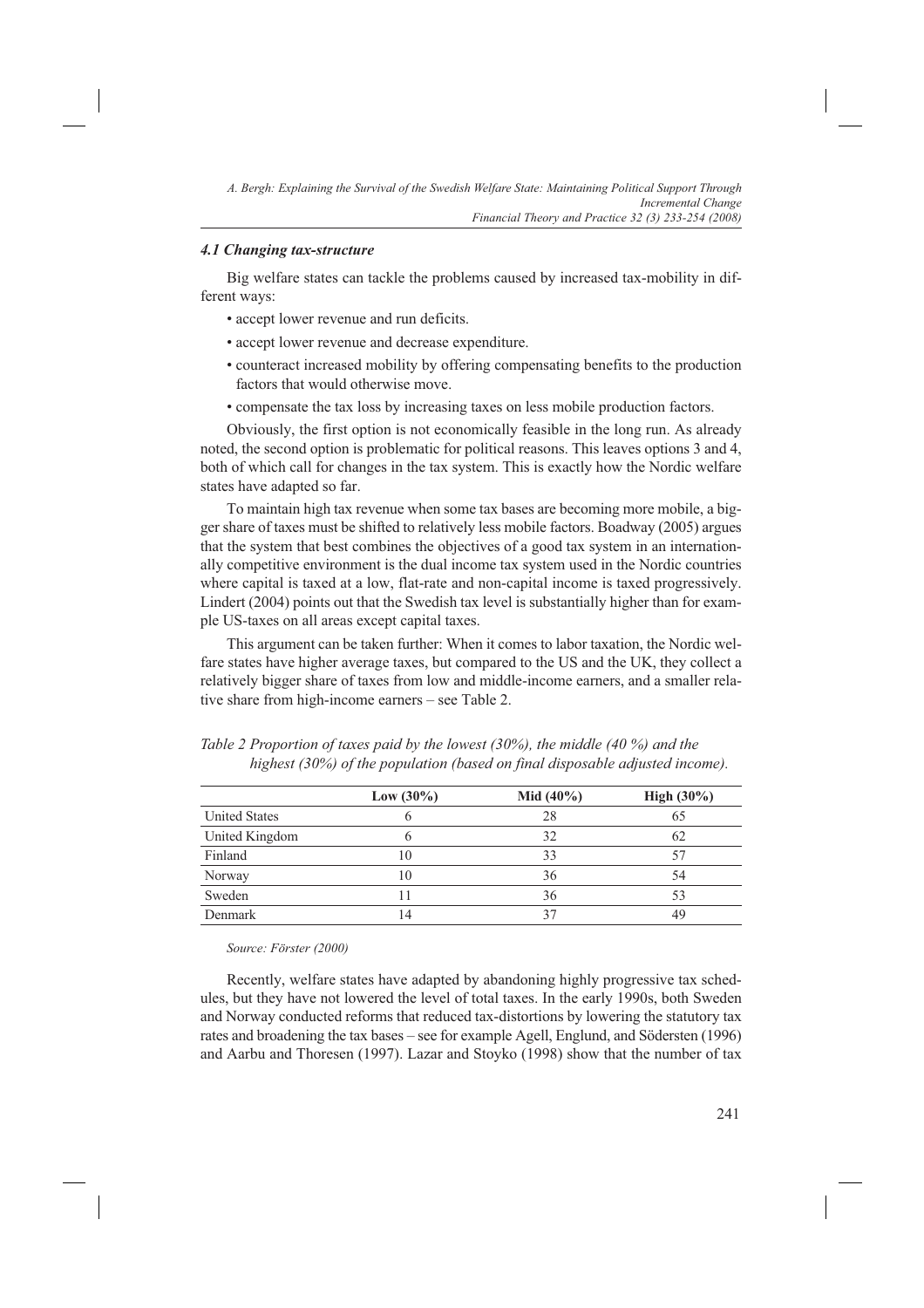*Financial Theory and Practice 32 (3) 233-254 (2008)*

brackets and the top marginal tax rates have decreased markedly between 1975 and 1990 in almost all modern welfare states.

In addition to fundamental structural measures like changing the overall progressivity of taxes some problems caused by increased mobility can also be tackled by specific exceptions for specific groups. Sweden, Denmark and Finland have all introduced exceptions in the income taxation, according to which for example foreign experts are liable to substantially lower marginal income tax-rates. In Sweden, 25 percent of the gross wage is exempt from taxation for a period of maximum three years. Denmark goes even further: the highest marginal tax rate is roughly 60 percent, but foreign researchers staying for a maximum of three years pay only a proportional tax at 25 percent.<sup>8</sup> For further details regarding selective exceptions in income taxation, see ITPS (2005). Thus, welfare states have adapted by making the tax burden less of a burden on groups with higher mobility.

At this point, it deserves noting that it is wrong to ignore tax-financed benefits when analyzing the sustainability of high tax systems – as stressed by for example Steinmo (2003). The problem is that many of the benefits financed by the welfare state have public-good properties, leading to the classic free-rider problem: those who avoid paying high taxes may still be able to enjoy the benefits financed with taxes from others.

As it turns out, welfare states can handle the free-rider problem by tying benefits closely to individual labor market participation. For example, the biggest social transfer, the pension system, is typically designed specifically to avoid this problem. In Sweden, income related pension rights are earned-only for incomes in Sweden, and a full flat rate pension is granted only to citizens who resided in Sweden for at least 40 years between the age of 16 and 64.

Many potential problems related to so-called strategic welfare migration still remain though. If people enjoy publicly financed education until the age of 25, work abroad for most of their adult life, and move back to take advantage of publicly financed care for elderly, this will cause problems for the welfare state. Similarly, there have been worries that increased immigration from poorer European countries will put the Nordic welfare states under pressure.

So far, however, empirical research does not indicate that strategic welfare migration is a big problem, even among states in the US. Berry, Fording, and Hanson (2003) conclude that "the poor do not migrate in large numbers for more generous welfare assistance." (p. 329) and also that "the magnetic effect of welfare is substantially weaker than the magnetic effect of high wages for low-skill workers and a low unemployment rate" (p. 344). In other words, labor migration is about people seeking work opportunities in richer countries, and not so much about strategically seeking the benefits of generous welfare states.9

<sup>8</sup> Before abandoning the wealth tax in 2007, Sweden also had a similar exception in the wealth tax for those who own at least 25 percent of the shares in a company, if these were bought before 1990.

<sup>9</sup> Tentatively, both of these findings are confirmed in a Swedish context. The most recent study by the Swedish National Social Insurance Board found that the EU-expansion taking in 10 new and substantially poorer countries only marginally affected expenditure on family benefits (see Försäkringskassan (2005) and http://www.eubusiness. com/East\_Europe/040825093559.y65bxren). However, the fact that for example Latvian construction workers now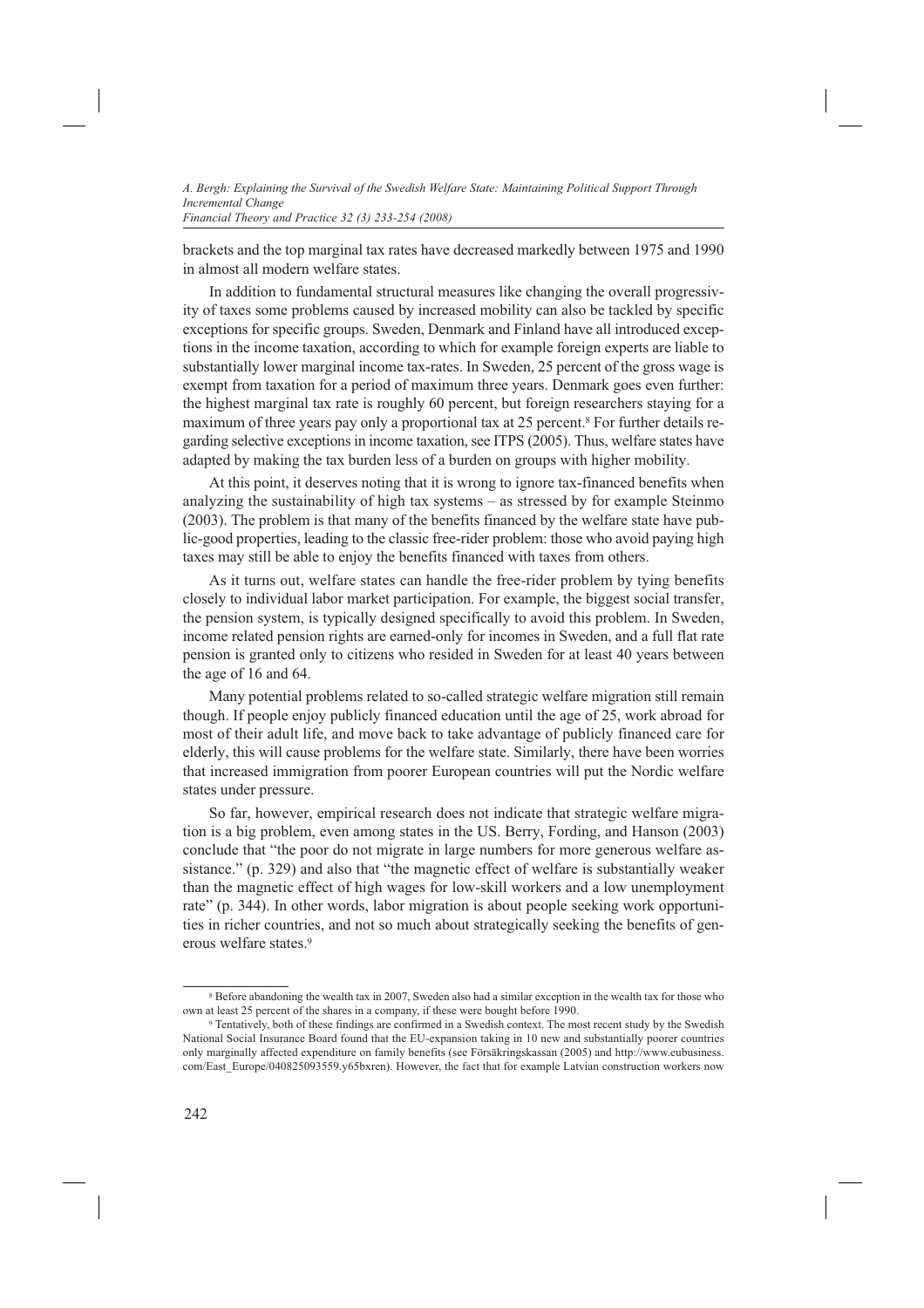To sum up: big welfare states can maintain high tax revenue by shifting the tax burden towards less mobile tax bases, decreasing tax-progressivity, introducing compensating exceptions to highly sensitive production factors and by making it harder to free ride by enjoying tax financed benefits without paying the taxes that finance them. Many changes in this direction have already taken place in the Nordic welfare states.

#### *4.2 Increasing work incentives*

When the share of the lifecycle spent working falls because people leave school later, retire earlier and live longer, welfare states are faced with the choice between decreasing benefits and raising taxes. To alleviate the problem, policymakers are typically advised to increase work incentives (see for example OECD, 2005).

Increased work incentives can be achieved in different ways. In the long run, welfare states can encourage people to work longer before retiring. In the short run, reforms can increase incentives to work longer hours per day and more days per year. The Nordic welfare states are currently struggling with both types of reform, and not without success.

Increasing the age at which people retire can be achieved either through rules or incentives. The latter is the option best suited for maintained welfare state support as it lets each individual trade off leisure against consumption according to their own preferences. Disney (2003) reports that pension reforms in this direction have already been undertaken in many countries. In particular, the Swedish reform undertaken in 1998 means that pension benefits are adjusted actuarially to the (within limits) freely chosen retirement age, resulting in strong economic incentives to defer retirement until later in life. Pension reforms aiming at increasing the retirement age have also been undertaken in high tax countries like for example Belgium and Finland. Norway has been slower in this area, but in May 2005 the Norwegian parliament agreed on a reform including among other things a benefit adjustment factor to account for changes in life expectancies at age of retirement.

Sweden and to a slightly lesser extent Denmark and Finland still have substantial problems caused by weak work incentives in the short run. The combination of high taxes on labor, generous unemployment benefits and income-tested benefits creates high marginal effective tax rates – see Lindbeck (1994). Since Sweden drastically lowered tax progressivity in the early 90s, work disincentives now typically appear for low-income earners, mainly due to the means tested nature of social assistance – see Bergh (2004b).

To sum up: By reforming pension systems, many welfare states have begun to handle problems caused by low work incentives in the long run. Reforms aiming to increase short-run work incentives are currently at the heart of the political debate in the welfare states.

# *4.3 Topping up*

As already noted, health care services are normal goods with income elasticity higher than one. This means that as the population in a welfare state grows richer, the demand

can compete for work in Sweden, has triggered some spectacular conflicts on the Swedish labor market (see http:// www.eiro.eurofound.eu.int/2005/01/feature/lv0501101f.html ).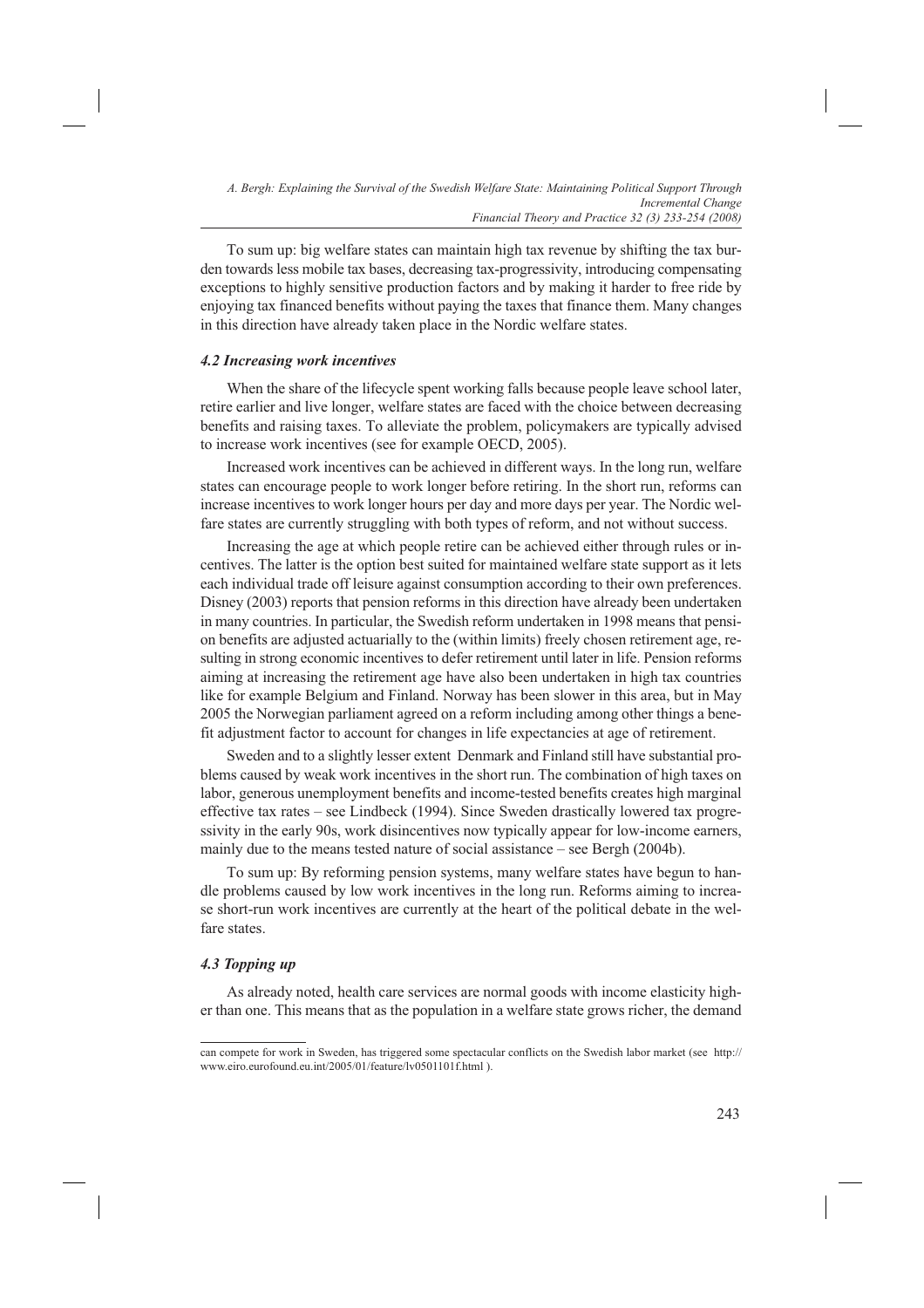*Financial Theory and Practice 32 (3) 233-254 (2008)*

for these services will increase, and more so among those who are relatively richer. Thus the difference in the absolute spending level desired by high-income earners and low-income earners will increase over time.

Maintaining the current level of benefits per capita when the ratio of old to adults increases requires higher taxes. Therefore, it will be very difficult to publicly finance an even higher level demanded by high income owners universally for the whole population. Thus, politicians must make a choice between allowing citizens to top up public funds with private money, or having citizens paying twice in order to attain the level of services they prefer: once by paying taxes, and once again to a private provider when topping up is not allowed.

A fundamental insight gained from our analysis is that political support for the welfare state is bigger when topping up is allowed compared to when people must pay twice. Theoretically, we expect welfare state support to decrease among those who feel that paying twice is the best way to attain desirable level and quality. This has also been verified empirically by Hall and Preston (1998) who showed that people who opt out from publicly provided health care and pay for private health insurance support less spending on the public system. This is one reason why the status quo strategy may work only in the short run: as more people prefer to pay twice, public welfare state support is jeopardized.

When topping up is allowed, those who desire to do so can increase the service level by adding private money on top of the public funding. This means that a smaller share of the taxes paid by the upper middle class is redirected to consumption by other groups.10

Topping up can not only complement publicly provided services, it can also complement monetary social insurance transfers of the Bismarckian type where incomes are replaced proportionally. In this case, topping up means increasing the effective replacement rate from the publicly provided level towards full insurance. Topping up alleviates the negative level-effect on welfare state support for the following reason. Mandatory social insurance with replacement rates close to 100 percent means that people who have low demand for insurance (because they have low risk aversion or low risk for income losses) are forced to consume more income protection than they otherwise would. If the mandatory replacement rate is lowered, people may complement protection up to the desired level, either individually through market insurance or group-wise through occupationally negotiated insurance schemes. Ståhlberg (2003) shows that the latter solution is indeed already well established: occupational contracts cover almost the entire working population, and as expected the details and conditions vary between groups.

Because they are mandatory, social insurance schemes can avoid costs of advertisement and also the costs associated with identifying risk groups. Empirically, it has also been shown that social insurance typically has lower administration costs than private insurance – see for example Gouyette and Pestieau (1999). For this reason, it may well be the case that the most preferred alternative for many voters is the combination of social insurance and private topping up, and this alternative may be strictly preferred to a system based only on market insurance, as well as to a system based only on social insur-

<sup>&</sup>lt;sup>10</sup> Recently, public policy documents show that the Nordic welfare states are indeed facing exactly the strategic choice described here – see for example the Swedish Långtidsutredningen 2003/04, SOU2004:19.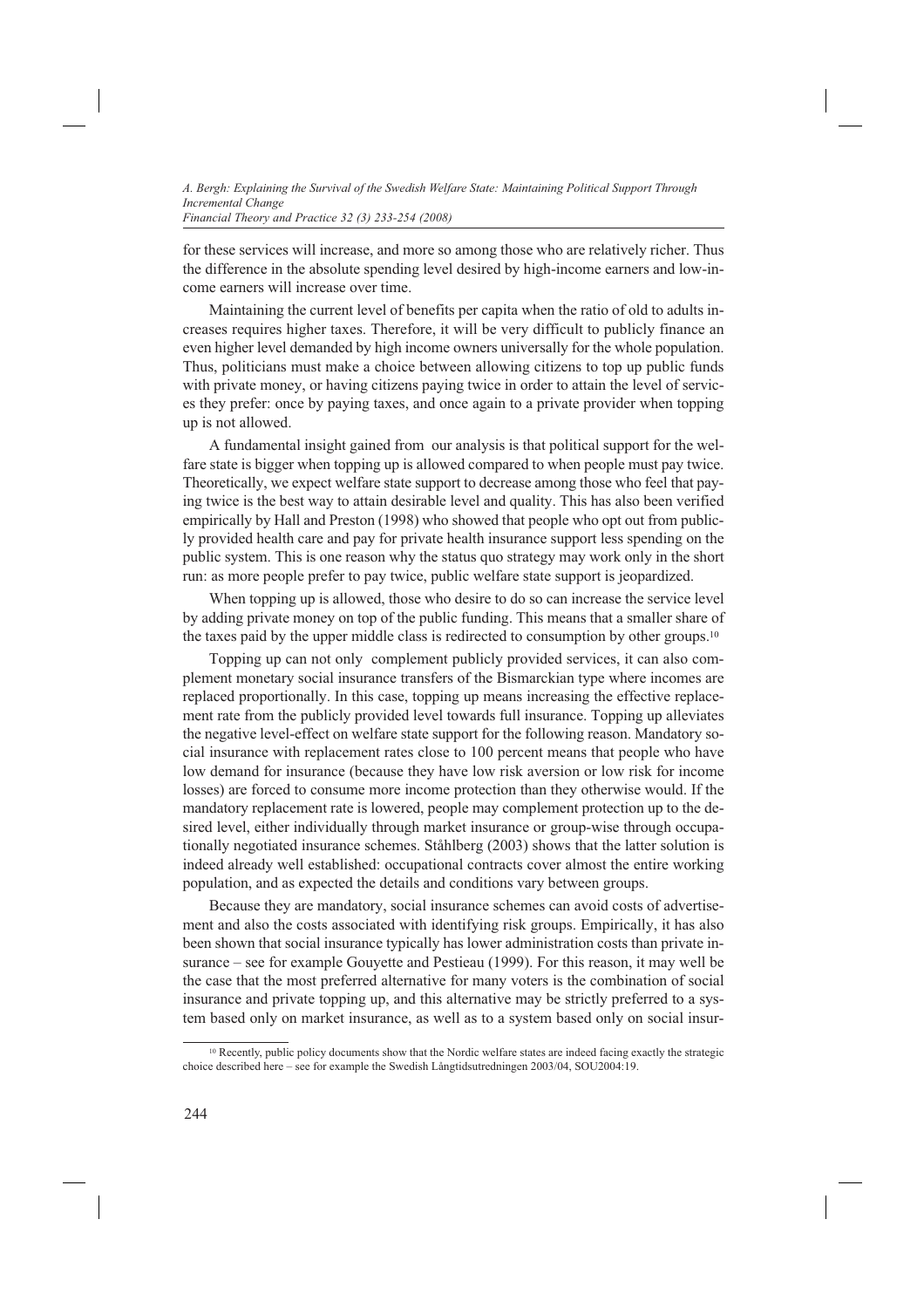ance. In fact, Bergh (2003) shows that topping up contracts can induce high income earners to support social insurance in situations when they would otherwise favor pure market insurance over social insurance without topping up.

Summing up, it has been shown that, perhaps contrary to popular belief, allowing for topping up of both public consumption and social insurance will in many situations increase political support for the welfare state. Furthermore, topping up is already very common in the Nordic welfare states.

#### *4.4 Vouchers, private providers and profits*

Using vouchers is a way of maintaining public financing while giving the citizens of the welfare state bigger influence over the service provided. Blomqvist (2004) describes the so called "choice revolution" in the provision of public welfare services in Sweden, which in addition to vouchers also contained the use of quasi markets such as purchaser/ provider arrangements.

An increased use of vouchers can be seen as a way to dampen the negative effects on welfare-state-support caused by the in-kind effect, by giving people more freedom to choose what services to consume. Note that the opportunity to choose more freely may be appreciated and used only by a small part of the population – but if these are the voters who would otherwise stop supporting the welfare state, the use of vouchers may well be the policy that marginally secures majority support.

Indeed, the standard result from studies of voucher systems in practice is that the freedom to choose is used initially by very few, but that this share is constantly growing over time – see for example Edebalk and Svensson (2005). Also, for education, child care and health care, user satisfaction is higher among those who have chosen private providers compared to those who have chosen public providers.<sup>11</sup>

The pattern that private providers initially play only a small role, but that their share is slowly growing, is confirmed by Blomqvist (2004), relying mainly on data from a public expert commission report (Socialdepartementet, 2002):<sup>12</sup>

- the share of privately employed health-care staff increased from 5 to 7 percent between 1993 and 2000
- the share of privately employed workers in the elderly care sector grew from 2 to 13 percent between 1993 and 2000
- the share of children in publicly funded private day care facilities grew from 5 to 15 percent between 1990 and 1999
- by 2002, ten years after the introduction of school vouchers, the share of students attending publicly financed private schools had grown from 0 to 5 percent for primary schools and 6 percent for secondary schools.

<sup>11</sup> For elderly care, the difference is insignificant – see www.kvalitetsindex.se, used by the Swedish government in Långtidsutredningen 2003/04.

<sup>12</sup> Again, these trends are not limited to Sweden. For example, Edebalk and Svensson (2005) analyze customerchoice for elderly people and persons with functional disabilities, recently implemented in all of the Nordic countries. In some Swedish municipalities the process started as early as the early 1990s, but currently Denmark, with a nationally regulated customer-choice system since 2003, is the most progressive of the Nordic countries.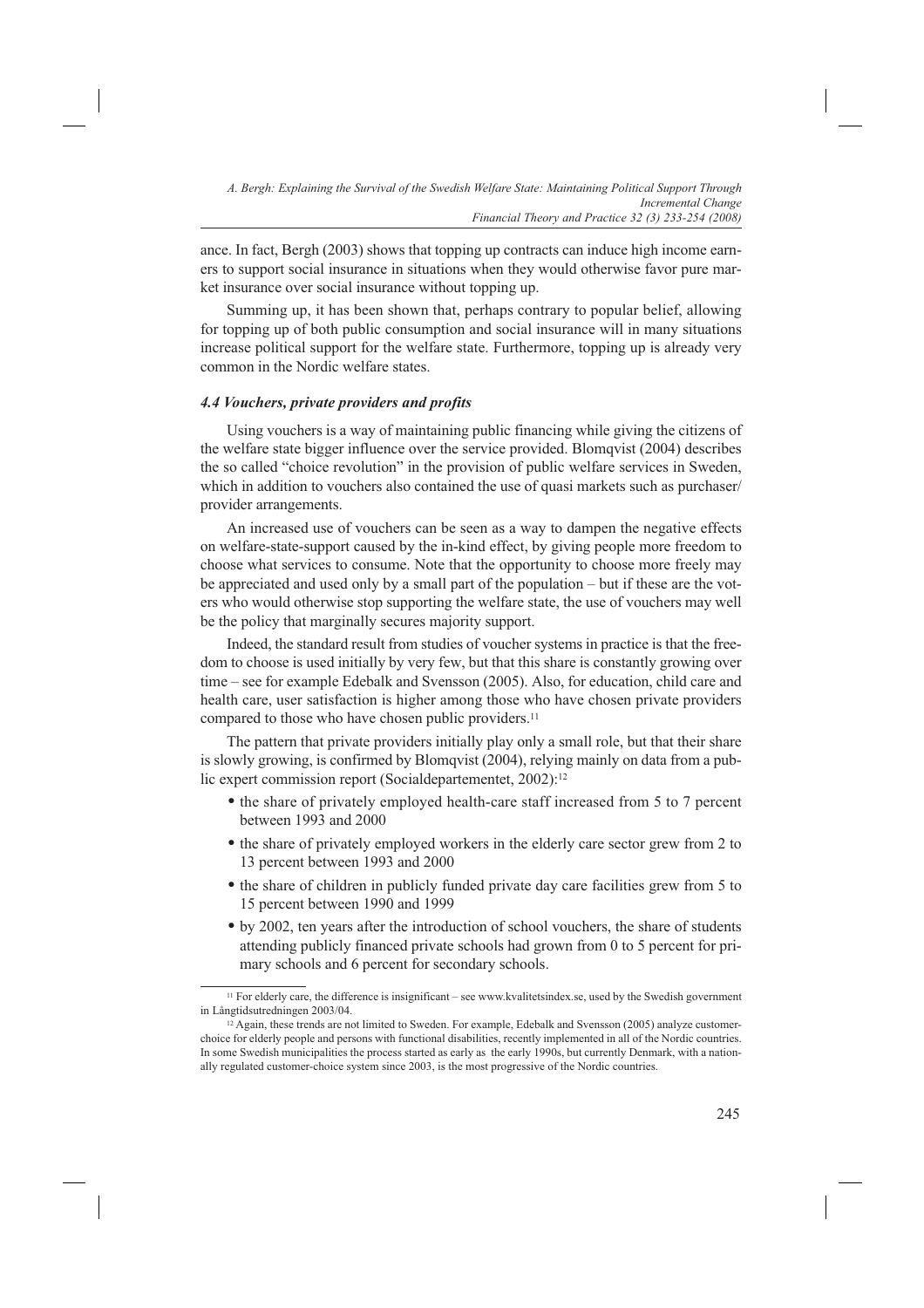Furthermore, the share of private providers is typically higher in urban areas and in high-income municipalities. Also, parents with high income and high education are more likely to use the possibility of sending their children to a privately provided school (Blomqvist and Rothstein, 2000). Importantly, this shows that the increased freedom of choice is used more by citizens whose welfare state support is negatively affected by the in-kind effect and the level effect described in section 3. Also, as reported above, the highly educated constitute an increasingly mobile group of tax-payers. This leads to the conclusion that vouchers and similar reforms change the way the welfare state has traditionally been organized, but at the same time they alleviate some problems related to tax mobility and political support.

The market orientation has at least two additional effects. Even if voucher systems keep the public financing of welfare services, their introduction changes the political power structure in several ways: Blomqvist notes that further privatization may be accelerated by the dynamics set in motion by consumer choice, and that private provision of welfare services may lead to increased pressure for private financing as well. This argument is not new. In fact, an old article in the the *Cato Journal* describes exactly such an incremental strategy for social security privatization – see Butler and Germanis (1983).

However, some mechanisms point to the opposite conclusion. Vouchers and quasi markets may actually lead to increasing support for publicly provided welfare services. Competition and organizational experimentation speeds up the learning process, so that efficient ways of producing welfare services are spread more rapidly. Theoretically there should be positive effects of competition not only for private providers, but also in public units who have incentives to increase quality in order not to lose funding because people choose private providers instead. Studying the Swedish school voucher reform, Sandstrom and Bergstrom (2005) found empirical support for this hypothesis, and conclude that competition has a positive effect on school results in public schools.

Thus, market reforms such as vouchers and quasi-markets may affect the power structure and lead the way towards further privatizations, but to some extent this effect is counterbalanced by the fact that market reforms impose strong efficiency incentives for the whole public sector, which may dampen discontent with high taxes in marginally important groups of voters.

# *4.5 Result: Constant support for the welfare state*

According to surveys, the support for public welfare expenditure in Sweden has been constantly high and possibly increasing during the period from 1981 to 2002 (Svallfors, 2004). As expected, these surveys clearly show that socio-economic groups with higher incomes report lower welfare state support.

More interestingly, welfare state support is constant or increasing over time for each socio-economic group. If no changes were made to the welfare state, we would expect the four challenges to induce decreasing support for the welfare state among high income earners. Instead, as result of gradual adaptation, high income earners, highly educated and relatively more mobile groups have benefited from several reforms, resulting in maintained political support for the welfare state.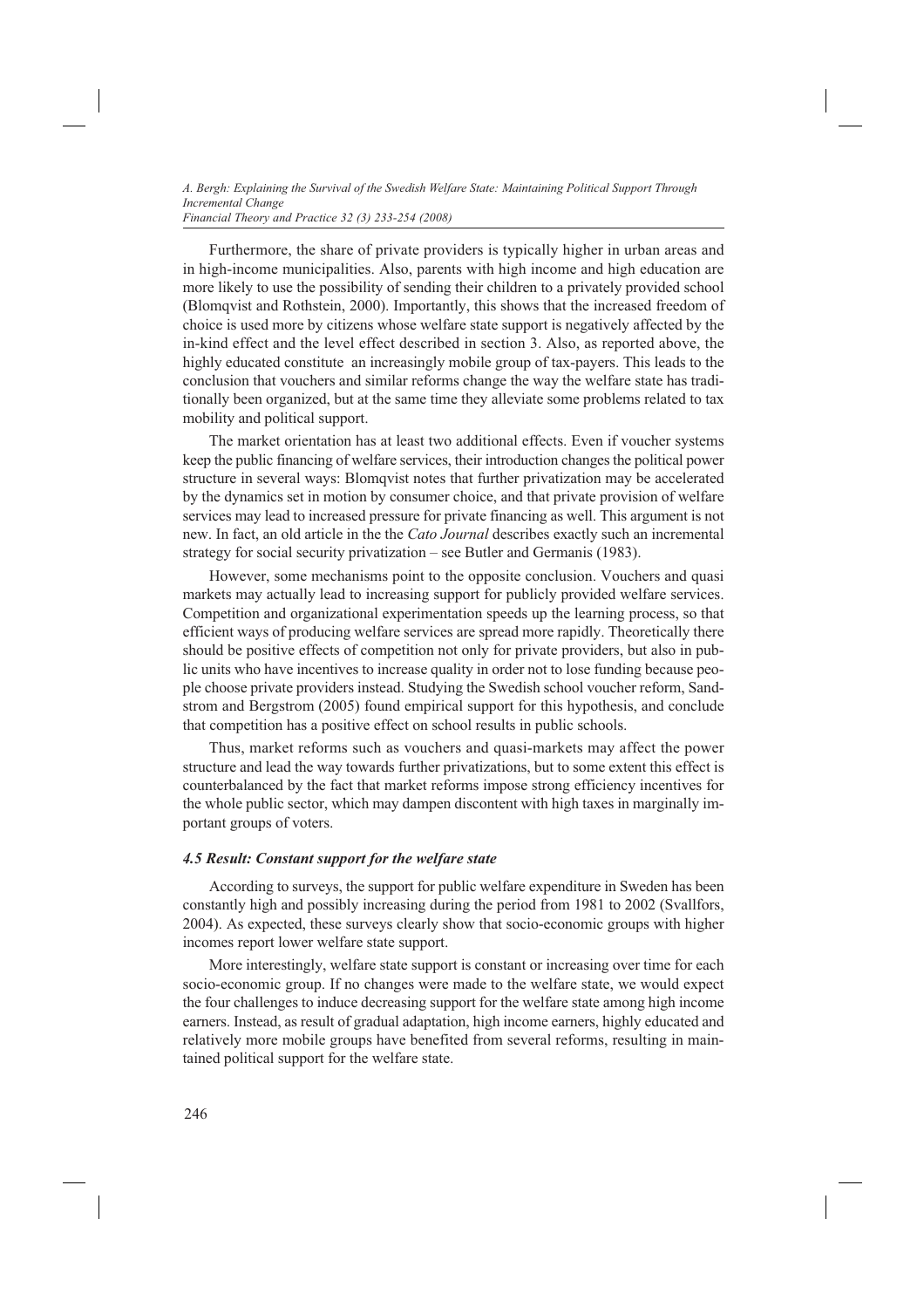The table below summarizes the challenges and the responses according to the strategy of gradual adaptation.

*Table 3 Policy responses to welfare state challenges according to gradual adaptation*

| <b>Challenges</b>                                                                                                                                                                                                                                                                           | <b>Policy responses</b>                                                         |
|---------------------------------------------------------------------------------------------------------------------------------------------------------------------------------------------------------------------------------------------------------------------------------------------|---------------------------------------------------------------------------------|
| Increased mobility of tax bases decreases possi- Increased reliance on less mobile tax bases. De-<br>bilities for a majority to extract large amount of creasing tax-progressivity.<br>tax revenue from a minority without a substanti-<br>al negative effect on the tax base.              | Selective compensation measures.<br>Tying benefits closer to taxes.             |
| Ageing population requires higher taxes and/or Pension reforms increasing work incentives.<br>lower benefits per capita                                                                                                                                                                     | Increased use of private topping up in care for<br>elderly.                     |
| Increased efficiency of private insurance markets Topping up of social insurance. Decreasing<br>means that the market alternative to social insu- vertical income redistribution in social insu-<br>rance will become more attractive for those with rance schemes.<br>risks below average. |                                                                                 |
| Increased expectations on publicly financed cre- Introducing freedom of choice through vou-<br>ate a demand for private solutions, where people chers. Increased efficiency through competiti-<br>who pay twice support lower public spending.                                              | on. Allowing, simplifying or encouraging top-<br>ping up of public consumption. |

*Source: Author*

## **5 Distributional consequences**

Clearly, the gradual adaptation of the universal welfare state implies a slightly lower degree of redistribution. But if the gradual adaptation strategy means that fundamental welfare state universality is maintained, the outcome is probably more egalitarian than the counterfactual situation that would arise if universality were replaced with a basic or a targeted welfare system.

The main reason for this is that the strategy of gradual adaptation keeps the most important redistributive mechanisms of the universal welfare state intact. For example, as pointed out by Rothstein (1998), the combination of proportional taxation and flat rate benefits creates a substantial amount of redistribution even in the absence of tax progressivity. Thus, fewer tax-brackets and lower marginal top rates do not necessarily indicate lower redistribution.13 The redistribution of the welfare state depends on both progressivity and size of the welfare state (Åberg, 1989), and gradual adaptation trades off progressivity in order to maintain political support for a big welfare state.

Recent research also points to public expenditure on education as an important redistributive mechanism of the welfare state. While this effect does not show up when re-

<sup>&</sup>lt;sup>13</sup> It should also be noted that a formally progressive tax schedule may be less progressive in practice, if there are deductions and exceptions which can be used by tax planning – see Agell, Englund, and Södersten (1996).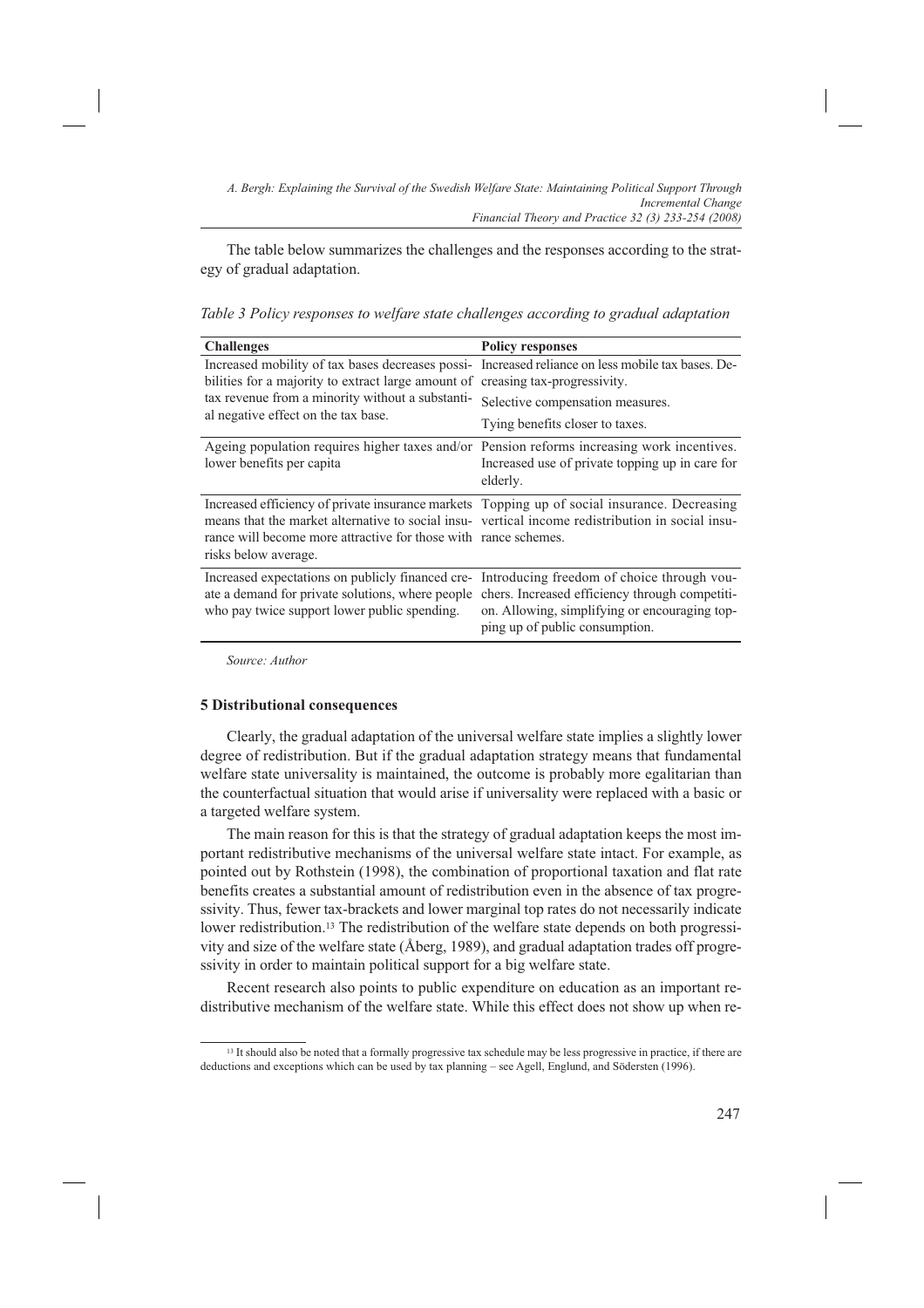*Financial Theory and Practice 32 (3) 233-254 (2008)*

distribution is described using the standard approach of comparing Gini coefficients for gross and net income distributions, Sylwester (2002) showed that countries with higher education expenditure in the 1960s experienced lower inequality ceteris paribus 20 to 30 years later, and Meghir and Palme (2005) show that primary school reform in Sweden in the 1940s had a big negative effect on subsequent income inequality. When topping up is allowed, the upper middle class has an interest in maintaining a high quality of public schools: the higher the quality provided by the public level, the less will be spent on topping up by those who want to pay for even higher standards.

Another important mechanism for redistribution in the Nordic welfare states is the Bismarckian social insurance systems, where income losses are replaced proportionally. These systems create redistribution when income and risk are negatively correlated, which is typically the case for short term income losses such as illness. An illustration of this is given in Figure 3, which shows that sick leave in Norway is lower in occupations with higher salaries. For this reason, upper benefit limits have a relatively small redistributive effect, as indicated in figure 2b. Here, benefits and contributions to the Swedish sickness benefit system are described using data from the National Social Insurance board, with and without the upper limit.<sup>14</sup> As we can see, the net redistribution goes from high to middle-income earners, regardless of the upper benefit-limit.

Finally, topping up in itself have some interesting distributional consequences. When citizens are not happy with the level or quality of publicly provided welfare services, there are many ways to compensate. Even without monetary topping up, parents can for example participate in public child care and help on a voluntary basis in primary schools. In health care and care for elderly, the reliance on voluntary contributions is typically bigger. Thus, when monetary topping up is not allowed, people compensate through unpaid voluntary work.

When analyzing the distributional impact of allowing topping up, one must take into account people's varying capacities to complement welfare services with unpaid work. Allowing monetary topping up is beneficial for high income earners because the opportunity cost of their time is higher. On the other hand, monetary topping up is also relatively more important for people with lower degree of work flexibility, i.e. who find it more difficult to take the afternoon off in order to help out at school.

Thus, policy makers in the welfare states are faced with a difficult choice. Many of the policy measures that seem necessary to retain support for the welfare state in the long run are likely to lead to increased inequality in the short run. But a status quo strategy trying to preserve the old welfare state institutions may in the long run induce political support for a very different type of welfare state. For this reason the strategy of gradual adaptation is likely to be the preferred choice also among egalitarian policy makers.

# **6 Concluding Discussion**

The four challenges analyzed in this paper have not led to the death of the Nordic welfare state – but they have led to a number of important changes.

<sup>&</sup>lt;sup>14</sup> Calculations are static, i.e. they do not include potential behavioral effects of removing the benefit limit.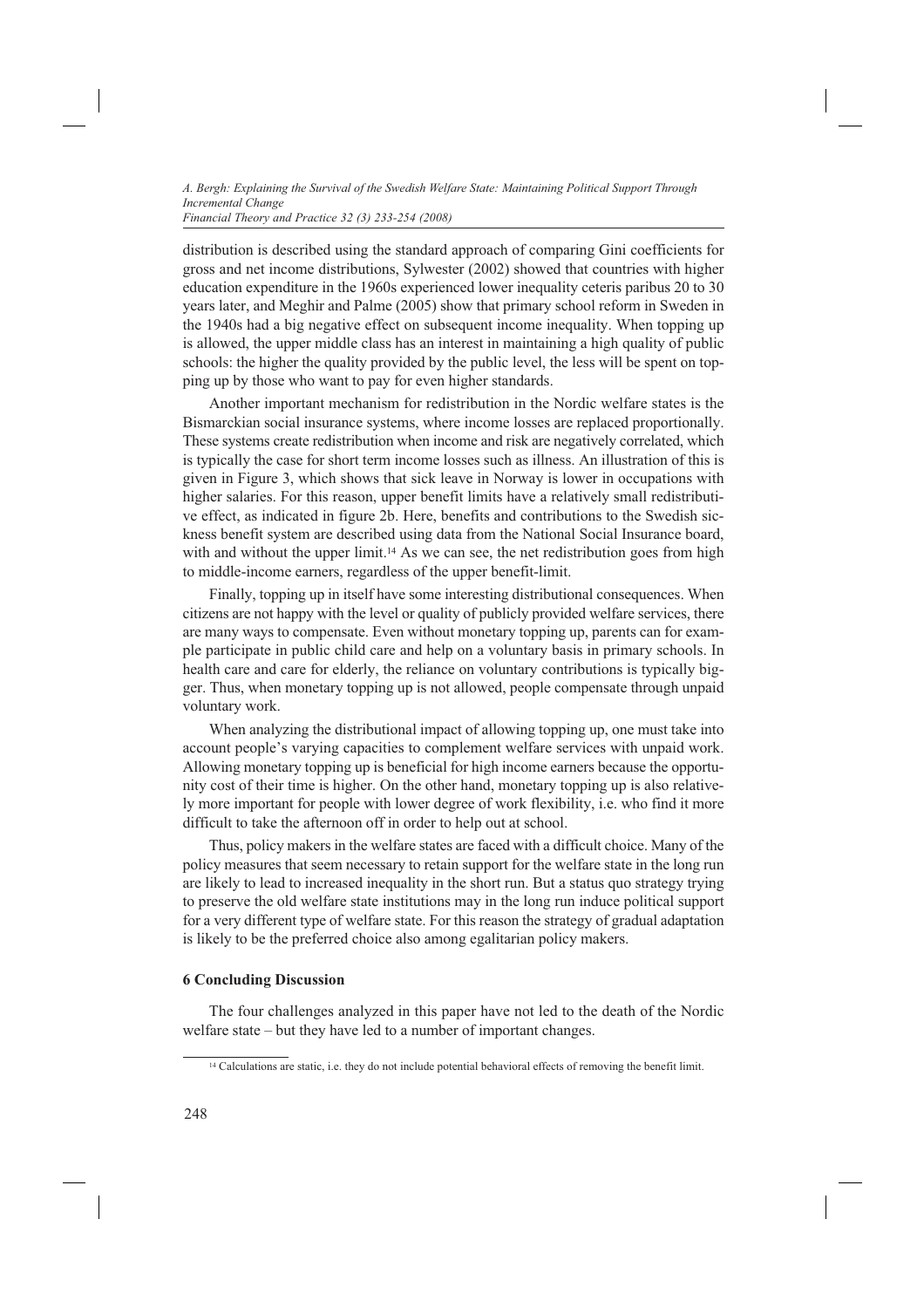

*Figure 3 Redistribution in Bismarckian social insurance*

*Source: Statistics Norway. Thanks to Geir Ivar Andreassen for assistance in providing data.*



*Figure 3a Redistribution in Bismarckian social insurance*

 *Source: Calculations based on RFV (1995, 1996). Assumptions: The replacement rate is 80 percent for all incomes below 7.5 basic amounts (approximately 275 kkr). The insurance is financially balanced by a mandatory fee at four percent paid on all incomes below the upper benefit limit. This is an approximate description of Swedish sickness benefit in the 1990s.*

- Labor is still immobile in Europe but higher mobility seems to put a limit on tax progressivity.
- The populations are ageing but at least some of the years gained are healthy years, and substantial steps have been taken to increase long-run work incentives.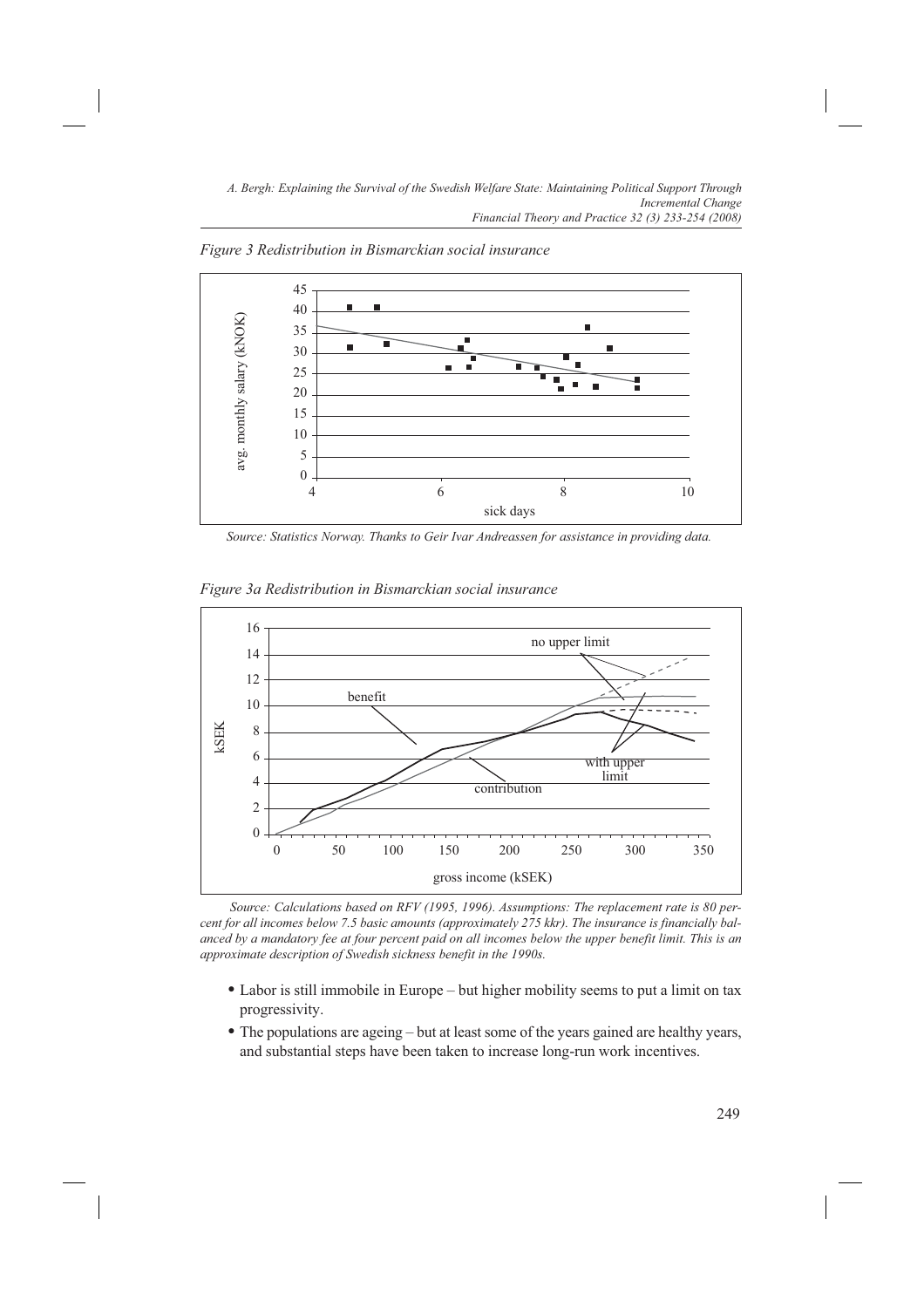- Private insurance markets are gaining ground in many areas but politicians can respond with actuarial reforms, decreasing the amount of vertical income redistribution and allowing topping up.
- Finally, expensive expectations for publicly financed private consumption such as health care, schooling, child care and elderly care is handled by allowing (and sometimes even relying on) a mixture of public financing and private efforts in terms of both money and unpaid work.

Historically, the strategy of ensuring that the middle class supports the welfare state fits very well with the strategy used by the social democrats when the welfare state was under construction. Berman (1998:382) notes that the social democrats at the turn of the century were careful to address not only the proletariat or manual workers but instead addressed "Sweden's working people" or "all progressive citizens in the city and the country". Later, Svensson (1994) shows how the welfare program of the 60s was designed to fit the needs of white collar workers, indicating that social democrats were now addressing 'wage-earners' rather than 'workers'.

In the well-known framework of Esping-Andersen (1990), the Nordic welfare states are described as social democratic. Other authors have used other labels, such as encompassing, institutional or universal, but as shown in Bergh (2004b), these various labels all refer to roughly the same thing: the welfare state as it looks in the Nordic countries. A consequence of the gradual adaptation described in this paper, is that these welfare states are changing, and becoming more heterogeneous. Sure, the Nordic model as it existed in the year 1980 was arguably dead only 20 years later. On the other hand, the ability to change and adapt is also the ability to survive. Oppenheim (1997) summarizes the development eloquently:

"Finally, universal welfare state services are the cornerstone of the post-World War welfare settlement. Universalism remains important. […] However, welfare policies have to create unities of interest between the majority and the poor within a context of sharpening inequalities. Thus, it is not the universalism of the 1940s, but one which allows for diversity and combines universal membership and individual autonomy. It would open up the possibility of different contributions for different benefits and the tailoring of services for a variety of needs. Above all it promotes inclusion over and above strict equality in order to retain broad public support."

As has been shown, the changes made so far seem to have been sufficient to maintain political support for the Swedish welfare state, and represent a good candidate for explaining the persistence of a welfare model many times predicted to collapse. Whether similar changes are sufficient also for future challenges only time will tell.

# LITERATURE

Aarbu, K. O. and Thoresen, T.O., 1997. "The Norwegian Tax Reform; Distributional Effects and the High-income Response." *Discussion Papers,* No. 207. Statistics Norway, Research Department.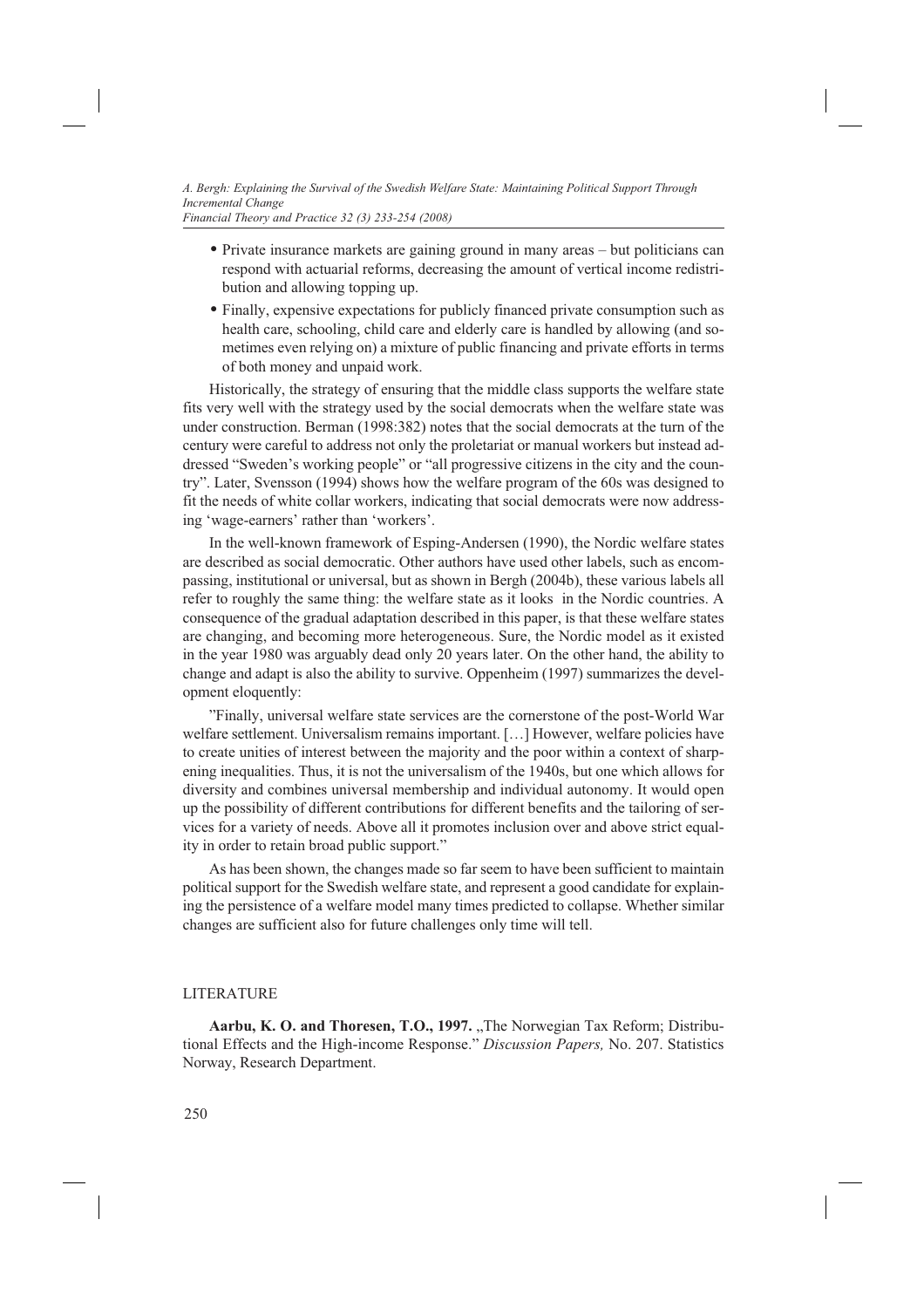**Agell, J., Englund, P. and Södersten, J., 1996.** "Tax reform of the century – the Swedish experiment." *National Tax Journal,* 49 (4), 643-665.

**Bergh, A., 2004a.** "On the redistributive effect of upper benefit limits in Bismarckian social insurance." *Finnish Economic Papers,* 17 (2), 73-78.

**Bergh, A., 2004b.** "The Universal Welfare State: Theory and the Case of Sweden." *Political Studies,* 52 (4), 745-766.

**Bergh, A., 2003.** "Distributive Justice and the Welfare State." *Lund Economic Studies,* No. 115. Lund University, Dept. of Economics.

**Bergqvist, C. and Lindbom, A., 2003.** "The Swedish Welfare State: Neo-liberal Challenge and Welfare State Resilience." *Österreichische Zeitschrift für Politikswissenschaft,* 32, 389-401.

**Berman, S., 1998.** "Path Dependency and Political Action Reexamining Responses to the Depression." *Comparative Politics,* 30 (4, 379-400.

**Berry, W. [et al.], 2003.** "Reassessing the 'Race to the Bottom' in State Welfare Policy." *The Journal of Politics,* 65 (2), 327-349.

**Blomqvist, P., 2004.** "The Choice Revolution: Privatization of Swedish Welfare Services in the 1990s." *Social Policy and Administration,* 38 (2), 139-155.

**Blomqvist, P. and Rothstein, B., 2000.** *Välfärdsstatens Nya Ansikte: Demokrati och Marknadsreformer inom den Offentliga Sektorn.* Stockholm: Agora.

**Boadway, R., 2005.** *Income Tax Reform for a Globalized World: The Case for a Dual Income Tax.* Presented at the International Symposium of Tax Policy and Reform in Asian Countries, Hitotsubashi University, Tokyo, Japan, July 1-2, 2005.

**Bowles, S and Gintis, H., 2000.** "Reciprocity, Self-Interest and the Welfare State." *The Nordic Journal of Political Economy,* 26, 33-53.

**Butler, S. and Germanis, P., 1983.** "Achieving a 'leninist' strategy." *Cato Journal,* 3, 547-556.

**Casamatta, G., Cremer, H. and Pestieau, P., 2000.** "Political Sustainability and the Design of Social Insurance." *Journal of Public Economics,* 75 (3), 341-364.

**Castles, F. G., 2004.** *The Future of the Welfare State Crisis Myths and Crisis Realities.* Oxford Scholarship Online: Oxford University Press.

**Disney, R., 2003.** "Public Pension Reform in Europe: Policies, Prospects and Evaluation." *The world economy,* 26, (10), 1425-1445.

**Edebalk, P. G. and Svensson, M., 2005.** "Kundval för äldre och funktionshindrade i Norden." *TemaNord,* No. 507. Kopenhamn: Nordiska ministerrådet.

**Esping-Andersen, G., 1990.** *The Three Worlds of Welfare Capitalism.* Princeton: Princeton University Press.

**Fehr, E. and Fischbacher, U., 2003.** "The nature of human altruism." *Nature,* 425, 785-791.

**Fogel, R. W., 1999.** "Catching up with the economy." *American Economic Review,*  89 (1), 1-21.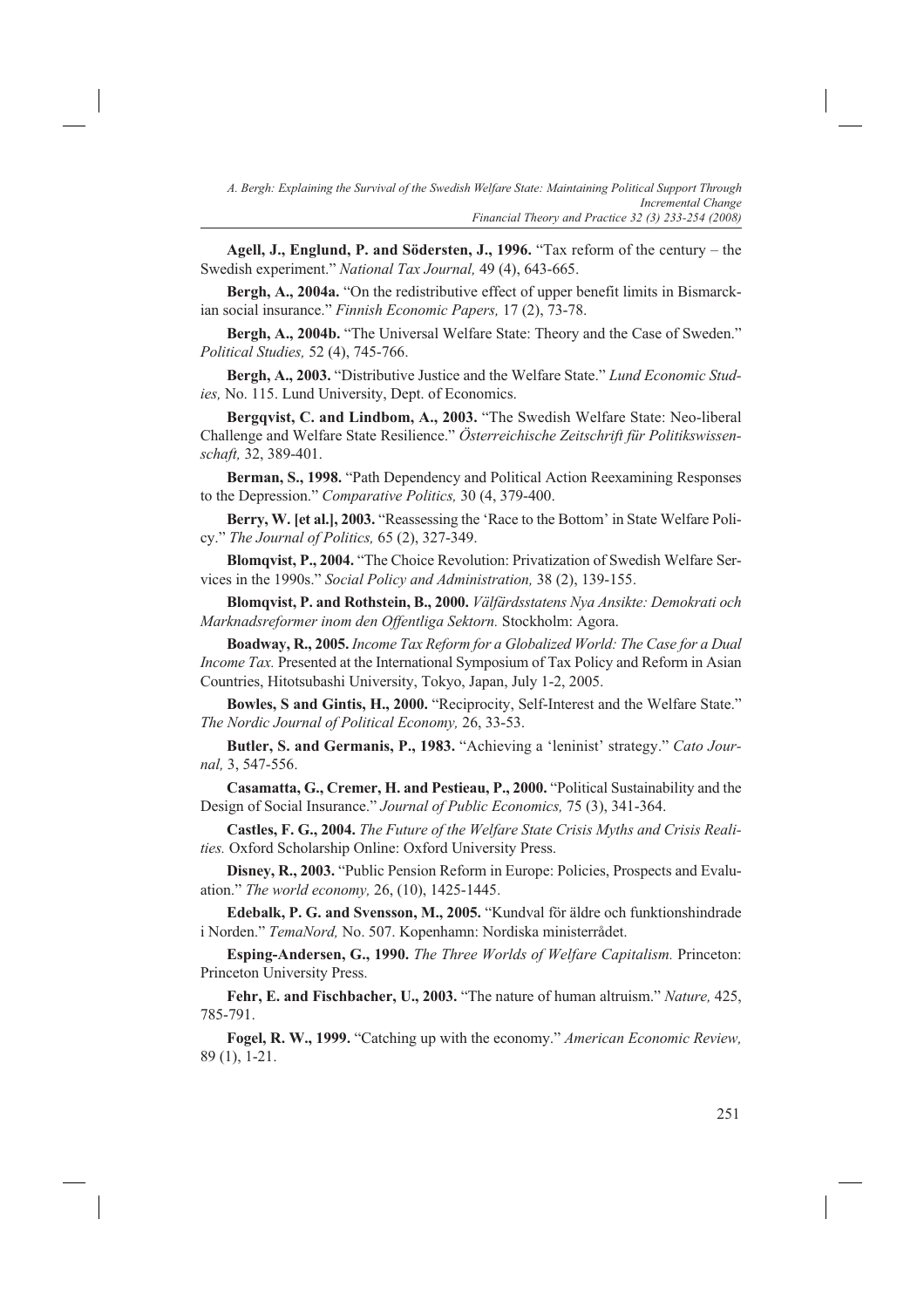*Financial Theory and Practice 32 (3) 233-254 (2008)*

**Fries, J., 1980.** "Aging natural death and the compression of morbidity." *New England Journal of Medicine,* 303 (3), 130-135.

**Förster, M. F., 2000.** "Trends and Driving Factors in Income Distribution and Poverty in the OECD Area." *OECD Labour Market and Social Policy Occasional Paper,* No. 42.

**Försäkringskassan, 2005.** "Utbetalning av familjeförmåner med stöd av EG-lagstiftningen under 2004." *Försäkringskassan Analyserar,* No. 3.

**Goodin, R. E. and Le Grand, J., 1987.** *Not Only the Poor: The Middle Classes and the Welfare State.* London: Allen & Unwin.

**Gouyette, C. and Pestieau, P., 1999.** "Efficiency of the Welfare State." *Kyklos,* 52 (4), 537-554.

**Gruenberg, E. M., 1977.** "The failures of success." *Milbank Memorial Foundation Quarterly/Health and Society,* 55 (1), 3-24.

**Hall, J. and Preston, I., 1998.** "Public and Private Choice in UK Health Insurance." *Institute for Fiscal Studies Working Paper Series,* No. W98/19.

**Hindriks, J. and De Donder, P., 2003.** "The Politics of Redistributive Social Insurance." *Journal of Public Economics,* 87 (12), 2639-2660.

**Hinrichs, K. and Kangas, O., 2003.** "When Is a Change Big Enough to Be a System Shift? Small System-shifting Changes in German and Finnish Pension Policies." Social Policy and Administration 37:573-591.

**ITPS, 2005.** *Utvärdering av expertskatten.* Forthcoming. Stockholm: Institutet för tillväxtpolitiska studier.

**Karlsson, M. [et al.], 2005.** *Future costs for long-term care Cost projections for longterm care for older people in the United Kingdom.* Health Policy forthcoming.

**Kautto, M., 1999.** *Nordic Social Policy. Changing Welfare States.* London: Routledge.

**Korpi, W. and Palme, J., 1998.** "The Paradox of Redistribution and Strategies of Equality: Welfare State Institutions, Inequality, and Poverty in the Western Countries." *American Sociological Review,* 63 (5), 661-687.

**Kvist, J., 1999.** "Welfare reform in the Nordic countries in the 1990s: using fuzzyset theory to assess conformity to ideal types." *Journal of European Social Policy,* 9 (3), 231-252.

**Lazar, H. and Stoyko, P., 1998.** "The future of the Welfare State." *International Social Security Review,* 51, 3-36.

**Lindbeck, A., 1994.** "The welfare state and the employment problem." *The American Economic Review,* 84 (2), 71-76.

**Lindbom, A., 2001.** "Dismantling the Social Democratic Welfare Model? Has the Swedish Welfare State Lost Its Defining Characteristics?" *Scandinavian Political Studies,* 24 (3), 171-193.

**Lindert, P. H., 2004.** *Growing Public.* Cambridge: Cambridge University Press.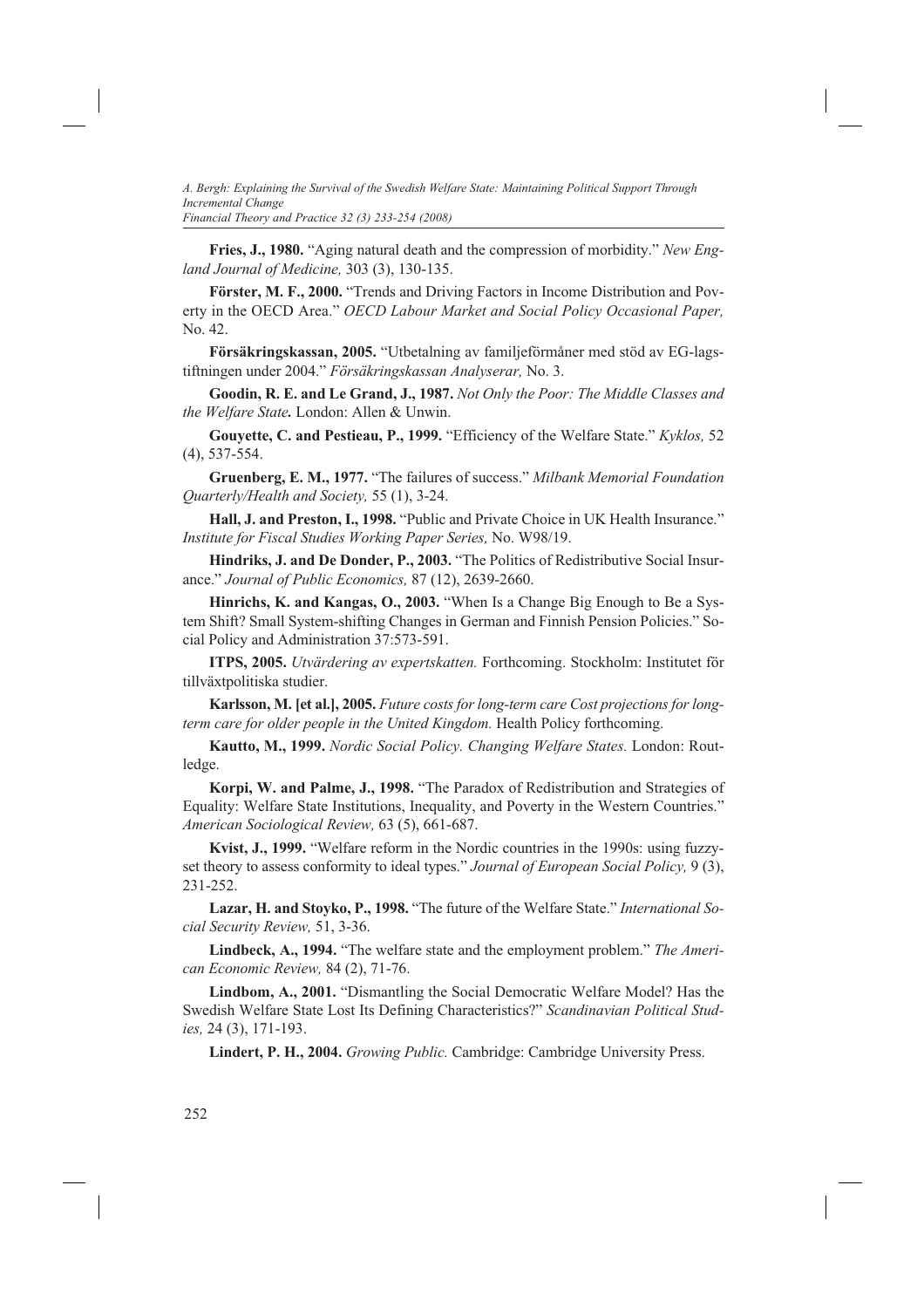**Lo Vuolo, R. M., 1997.** "The Retrenchment of the Welfare State in Latin America: The case of Argentina." *Social Policy and Administration,* 31 (4), 390-409.

**Mau, S., 2004.** "Welfare regimes and the norms of social exchange." *Current Sociology,* 52 (1), 53-74.

**McClintock, B., 1998.** "Whatever happened to New Zealand? The great capitalist restoration reconsidered." *Journal of Economic Issues,* 32, 497-504.

**Meghir, C. and Palme, M., 2005.** "Educational Reform, Ability, and Family Background." *American Economic Review,* 95 (1), 414-425.

**Meltzer, A. H. and Richard, S. F., 1978.** "Why Government Grows (and Grows) in a Democracy." *Public Interest,* 116.

**OECD, 2005.** *Economic Survey of Sweden 2005.* Paris: OECD.

**Oppenheim, C. 1997.** "The post conservative welfare state: A framework for the decade ahead." *PERC Policy Papers,* No. 9. University of Sheffield: Political Economy Research Centre.

**Ostrom, E. and Walker, J., 2003.** *Trust, Reciprocity, and Gains from Association: Interdisciplinary Lessons from Experimental Research.* New York: Russell Sage Foundation.

**Pedersen, P., Marianne Rřed, J. and Schrřder, L., 2003.** "Emigration from the Scandinavian welfare states" in T. M. Andersen and P. Molander, eds. *Alternatives for welfare policy. Coping with internationalisation and demographic change.* Cambridge: Cambridge University Press, 76-104.

**Pierson, P., 2001.** "Coping with Permanent Austerity: Welfare State Restructuring in Affluent Democracies" in P. Pierson, ed. *The New Politics of the Welfare State.* Oxford: Oxford University Press.

**Rosén, P. and Karlberg, J., 2002.** "Opinions of Swedish citizens, health-care politicians, administrators and doctors on rationing and health-care financing." *Health Expectations,* (5), 148-155.

**Rothstein, B., 1998.** *Just Institutions Matter: The Moral and Political Logic of the Universal Welfare State.* Cambridge: Cambridge University Press.

**Sandstrom, F. M. and Bergstrom, M., 2005.** "School vouchers in practice: competition will not hurt you." *Journal of Public Economics,* 89 (2-3), 351-381.

**Sinn, H-W, 1995.** "A Theory of the Welfare State." *Scandinavian Journal of Economics,* 97 (4), 495-526.

**Sinn, H. W., 1997.** "The Selection Principle and Market Failure in Systems Competition". *Journal of Public Economics,* 66 (2), 247-274.

**Sinn, H. W., 2004.** "The New Systems Competition." *Perspectiven der Wirtschaftspolitik,* (5), 23-38.

**Snower, D. J., 1993.** "The Future of the Welfare State." *The Economic Journal* 103 (418), 700-717.